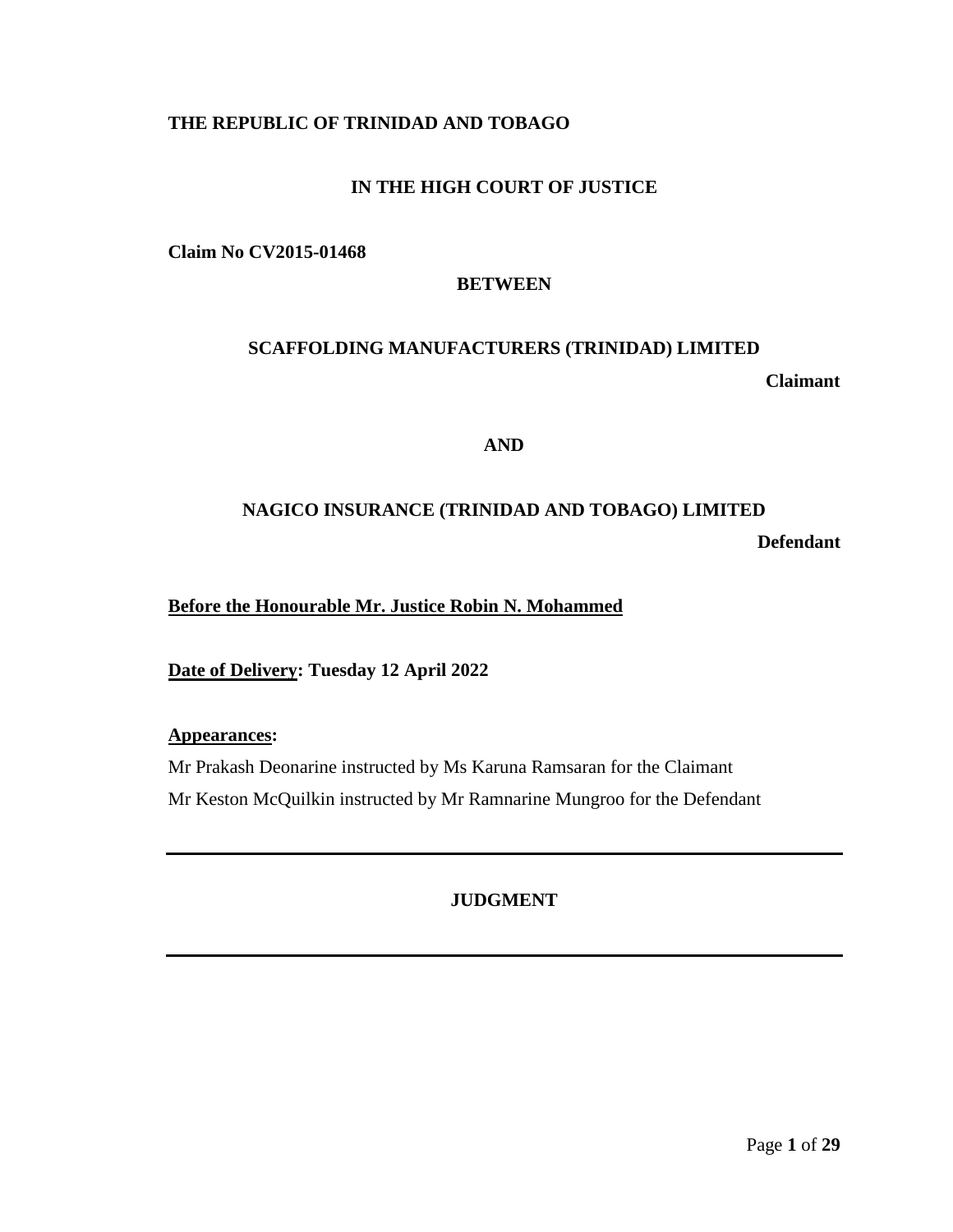## **I. Introduction**

- 1. The facts of this case have been compendiously stated in a previous judgment delivered by this Court on 5 February 2018. That judgment dealt with the Claimant's Application for summary judgment and the Defendant's Application to strike out the claim. In this regard, this judgment should be read together with the judgment handed down on 5 February 2018 for a procedural background of the facts of this case which proceeded to trial.
- 2. The brief facts to bring some context to this judgment are that the Defendant's predecessor (GTM) was the initial insurer of the Claimant. A former employee of the Claimant, Ian Gonzales, was injured on the job, for which the insurer paid Workmen's Compensation. Three years later, the former employee filed a common law claim in negligence and judgment was granted in his favour. The Defendant has since refused to indemnify the Claimant citing breaches of Clauses 2, 4 and 5 of the Policy of Insurance.

#### **II. Issues**

- 3. **The agreed issues in this matter are:**
	- **(i) Did the Claimant breach Conditions 2, 4 and 5 of the Policy of Insurance?**
	- **(ii) If the Claimant breached Conditions 2, 4 and 5 of the Policy of Insurance, did the Defendant waive its right to enforce any such breach and/or is the Defendant estopped from relying on any such breach?**
	- **(iii) In the event that the Defendant is liable to indemnify the Claimant herein, what is the quantum of damages payable to the Claimant?**

## **III. Evidence**

4. The Claimant relied on the evidence of Phillip Archie and Troy Gosine who were crossexamined. The former is the Corporate Secretary of the Claimant and the latter is a Director of the Broker, Comprehensive Insurance Brokers Limited. A Hearsay Notice was filed by the Claimant for Psyki Aban, who was once employed at GTM.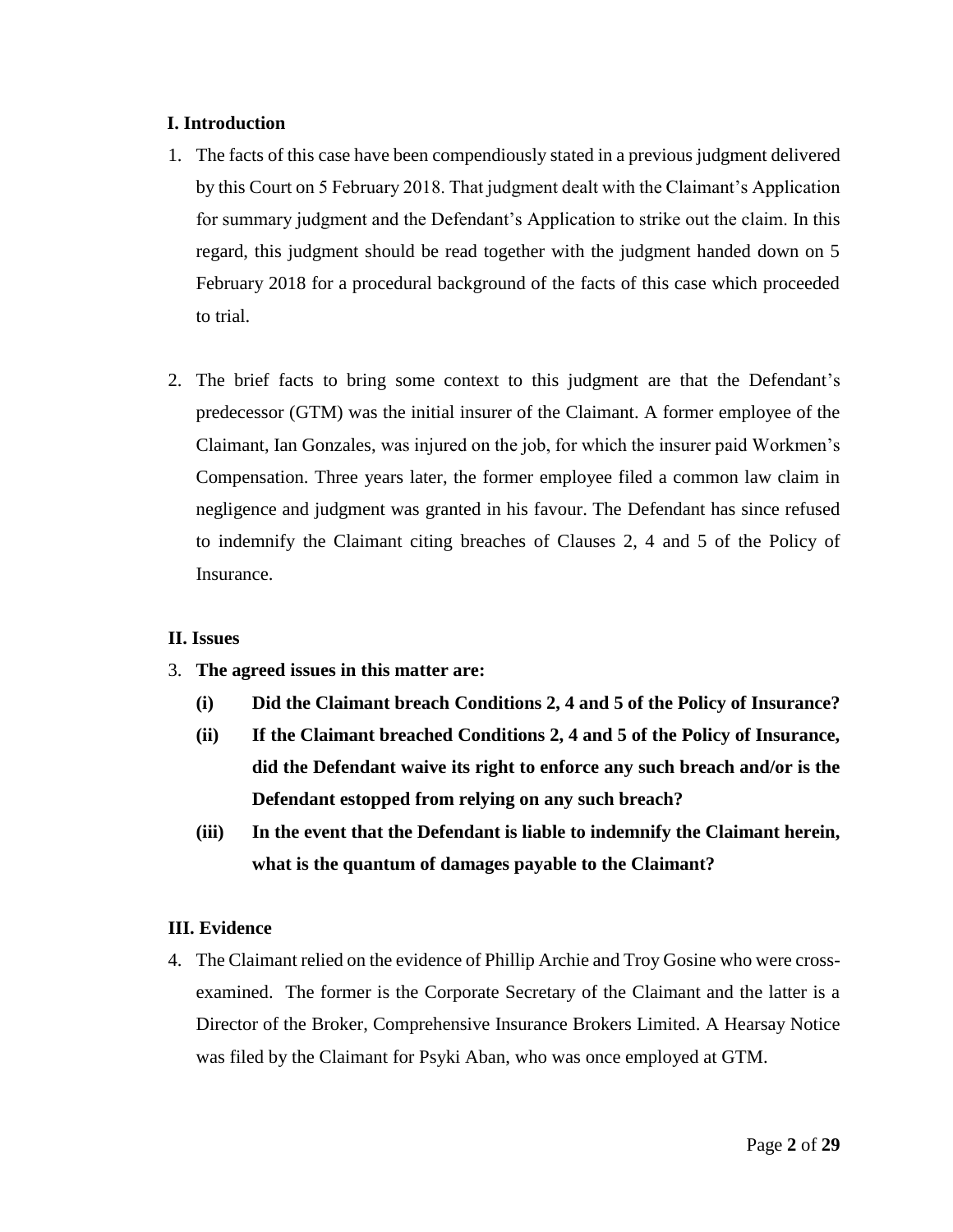5. The Defendant relied on the evidence of Salisha Sandy, Carlene Garcia, and Angela Mohammed. All the witnesses were employed at GTM at some point.

#### **IV. Submissions**

#### **Claimant's submissions**

- 6. The Claimant submitted that the conditions were complied with by the Claimant and this was proven at the trial through evidence adduced by Mr Archie and Mr Gosine.
- 7. It is submitted that their evidence confirms that the Claimant informed the Broker of every step they took in the High Court Claim, including retaining its Attorneys, filing the Defence, attempts to negotiate settlement, as well as what transpired each time the matter came up in Court. Mr Archie stated that the Claimant ensured that the Defendant was aware since they knew the Defendant *"would be liable to indemnify any claim Ian Gonzales succeeded against [the Claimant]."* Mr Gosine confirms notification of the Claim was sent in writing through emails and letters as well as verbally through telephone conversations.
- 8. At no point during the subsistence of the High Court claim did the Defendant raise any objection with the manner with which the claim was progressing and as such, the Claimant *"continued to incur the trouble and expense of defending the claim."*
- 9. The Claimant accepted that it did not produce documents to support their averment of strict compliance of the conditions for written notification.
- 10. The Claimant submitted that the Defendant also did not adduce any version of events to cast doubt on the Claimant's evidence and that the evidence of the Defendant's witnesses was punctuated in evidence of the difficulty the Defendant had in putting together their file.
- 11. The Claimant pointed out what it described as inconsistencies in the Defendant's evidence as follows: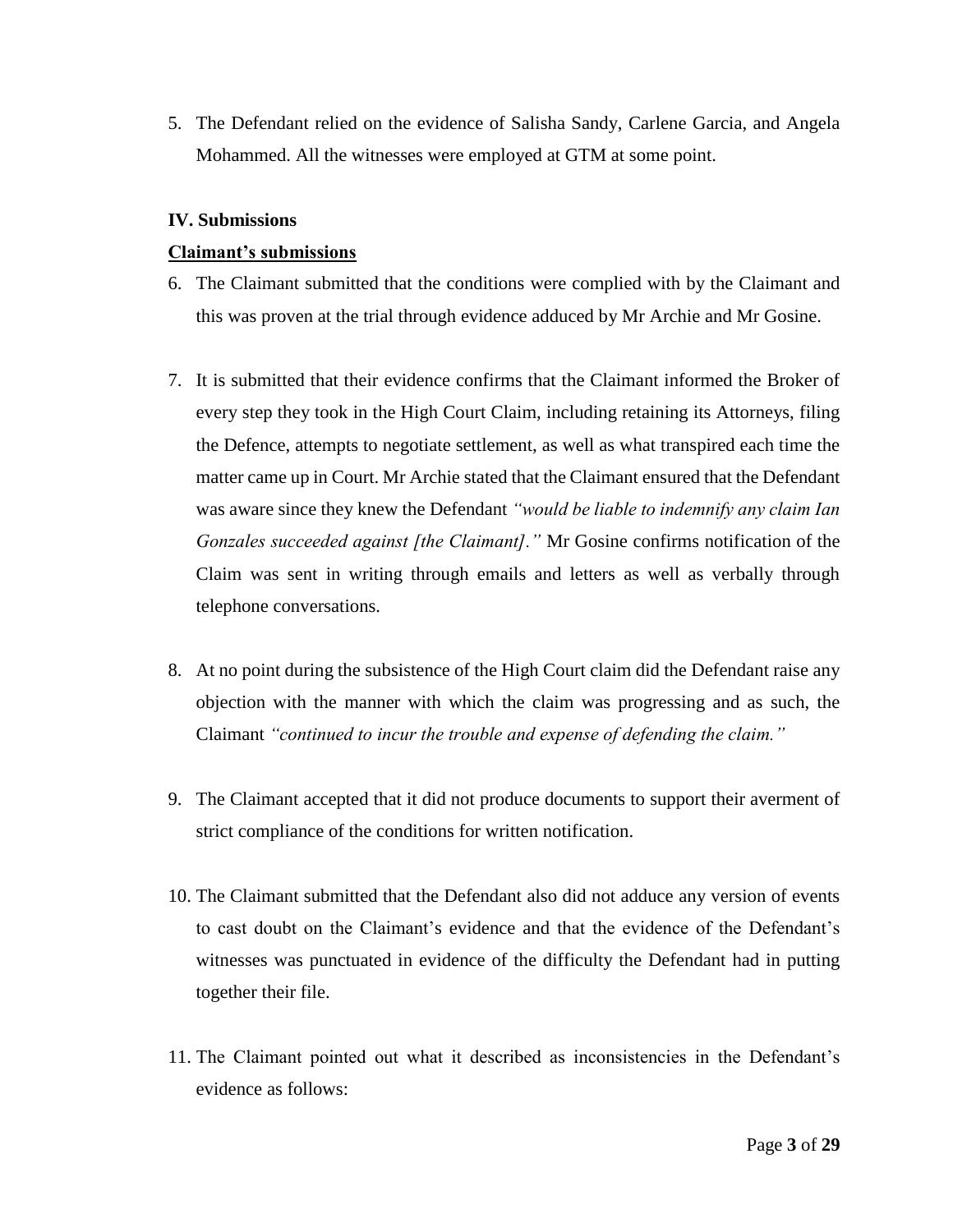- (i) In spite of their internal disarray, by paragraphs 1 (m)-(o) of the Amended Defence, the Defendant also accepted that there were letters on their file and/or their predecessors file in the years 2009 and 2010 showing correspondences between the Claimant and their Attorneys in the Gonzales High Court claim. Ms Mohammed also admitted that she came into possession of these letters around 2014, and since she came into the organisation in 2014, she cannot say whether these letters were in fact received through the Broker's September 20, 2011 letter to Ackbar Hosein or contemporaneous to the dates they were written.
- (ii) The Defendant was forewarned from the Claimant's pleading that on or around September 2011 their representative, Ackbar Hosein, told Troy Gosine that the Claimant should go ahead and defend the claim as the Defendant would send a representative later on. The Defendant led no evidence to contradict these pleadings. As such, an adverse inference ought to be drawn against the Defendant for this failure to call Ackbar Hosein. The Court ought to infer that the reason why the Defendant chose to withhold evidence on this issue and furthermore did not call Ackbar Hosein is because his evidence would have supported or confirmed the Claimant's case.
- (iii) Given the Defendant's previous acceptance of knowledge of the September 2011 letter as well as the correspondences between the Claimant and their Attorneys in 2009 and 2010, it follows that Ms Mohammed's email confirming that the Defendant is the insurer of the Claimant serves to ratify the company's position in having knowledge of the claim and its intention to honour the claim. This goes to further discredit the Defendant's averment that the file was closed since, if this was so, there would have been no need for Ms Mohammed to make enquiries for the purpose of the Defendant setting up a reserve.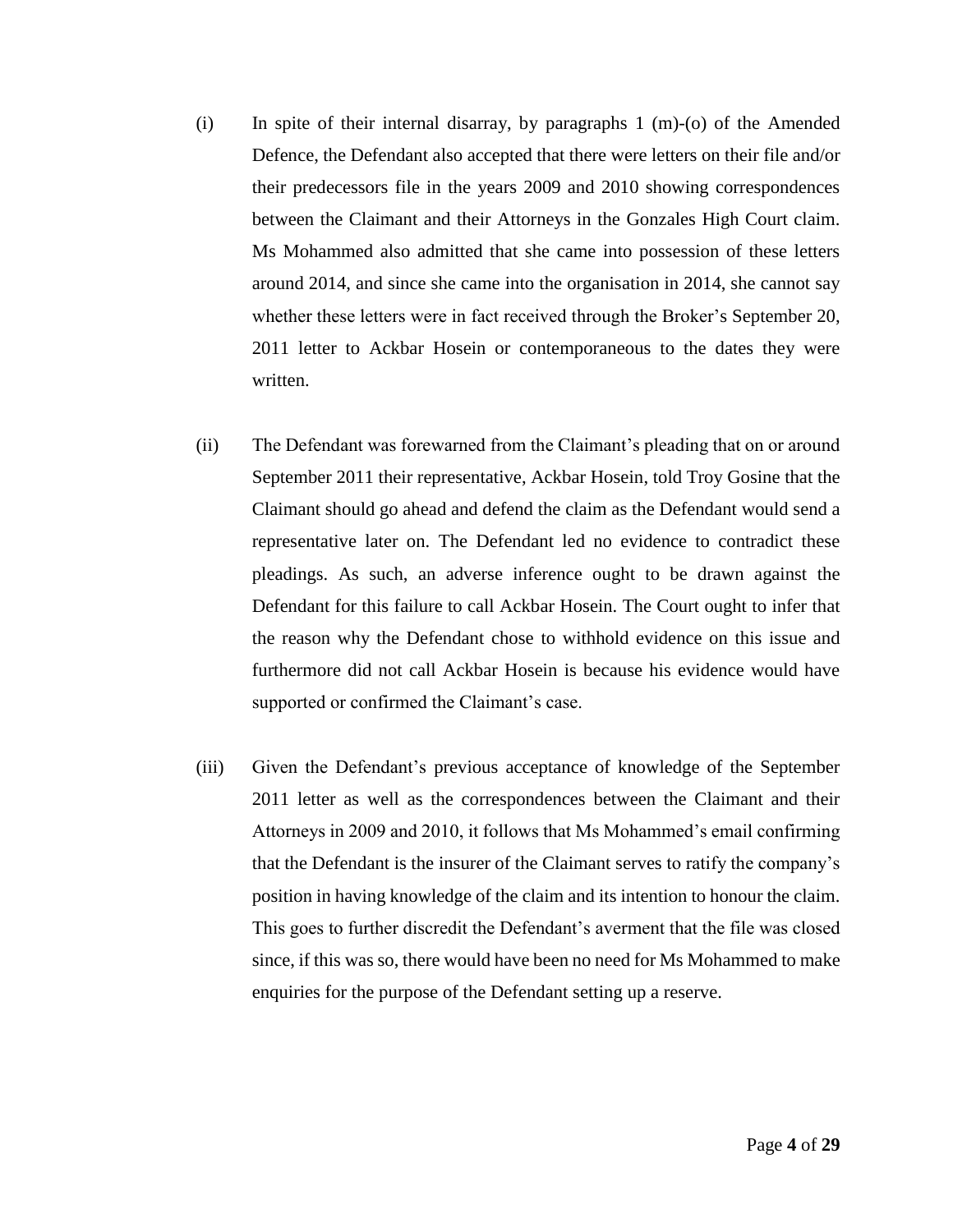- 12. The Claimant submitted that the Defendant failed to say who was responsible for the Claimant's account at the Defendant Company during 2009-2013 and why that person wasn't called to give evidence as to what transpired.
- 13. The Claimant submitted that conditions precedent may be waived by a course of conduct inconsistent with their continued validity, even though the contracting party does not intend his conduct to have that result. If one party by his conduct leads another to believe that the strict rules under the contract will not be insisted upon, intending that the other should act on that belief, and he does so act on it, then the first party will not afterwards be allowed to insist upon the strict rights when it would be inequitable for him to do so: **Lickiss v Milestone Motor Policies at Lloyds [1966] 2 All ER 972** per Lord Denning.
- 14. This is especially so if the course of conduct leads the other party to spend time and incur expense in a proceeding which he would not have undertaken had he not been led, by the action of the other party, to think that he was relieved, by concurring in those proceedings, from the other's course of conduct and conditions prescribed by the policy: **Toronto Railway Company and Others v National British and Irish Millers Insurance Company Limited, [1914-15] All ER Ext 1437**.
- 15. The Claimant submitted that considering the first time the Claimant was given notice of the Defendant's denial was by letter dated September 4, 2014, the conduct of the Defendant throughout the years 2009-2014 amounts to a waiver of strict reliance of said conditions, as there were four opportunities prior to this late stage where they could have avoided the policy. These opportunities were:
	- (i) Receipt of pre-action letter received from the Broker via enclosure dated 9 October 2009;
	- (ii) Receipt of September 30, 2011 letter;
	- (iii) Receipt of letter dated 25 November 2009; email dated 2 February 2010; receipt of letter dated 3 February 2010; and letter dated 28 April 2010.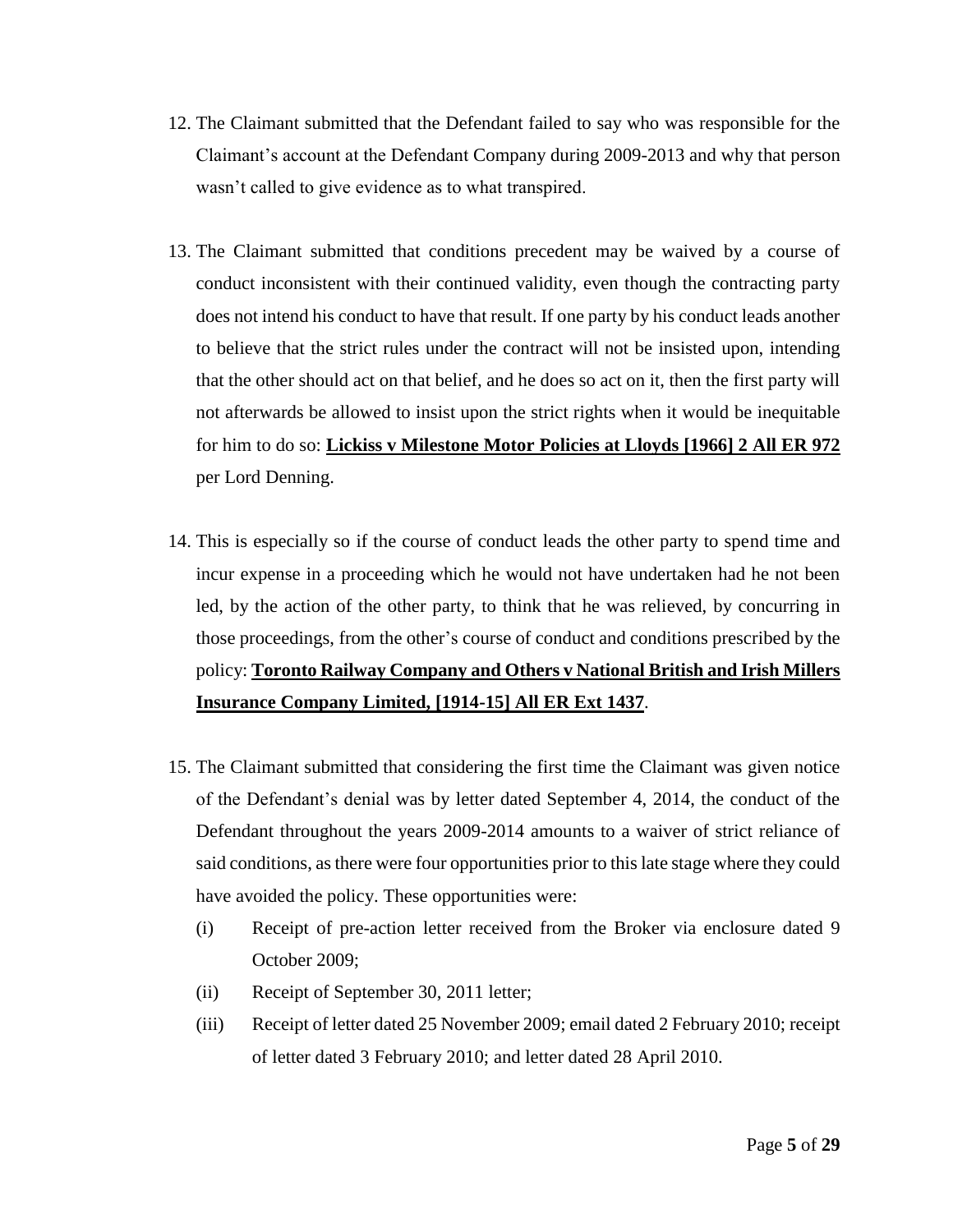- (iv) Email correspondences engaged in by Ms Mohammed and the Claimant's Attorneys on 28 January 2014; 7 February 2014; and 6 March 2014.
- 16. The Claimant submitted that on the face of the 2009-2010 correspondences, it was clear that (i) the Gonzales High Court claim was assigned a civil suit action number and therefore before the Court; (ii) the Claimant had retained its own Attorneys; and (iii) active steps were being taken by the Claimant to enter an appearance, settle the Defence and build its case for a possible trial.

#### **Defendant's submissions**

- 17. Having regard to the issues in the case, it would be incumbent on the Claimant to lead evidence demonstrating that they had notified GTM consistent with the terms and conditions of the Policy.
- 18. The Defendant submitted that the Claimant failed to provide evidence to demonstrate that it immediately notified the insurers in writing upon receipt of the common law claim filed in September 2009. The Defendant relied on the evidence of Mr Archie in cross-examination to support this.
- 19. The Defendant brought to the Court's attention the difference in specificity by the Broker in the correspondences relating to the Workmen's Compensation claim and the common law claim. That is, the former was specific and referred to the documents that were attached. The latter did not. The Defendant submits that this was due to the realisation by the Broker of its error in failing to inform the insurers, and were now attempting to use their familiarity with Mr Hosein to demonstrate proper notice.
- 20. A further lack of notice to GTM was their lack of participation in the claim. This lack of participation was noticed by Mr Archie, which led him to inform Mr Gosine.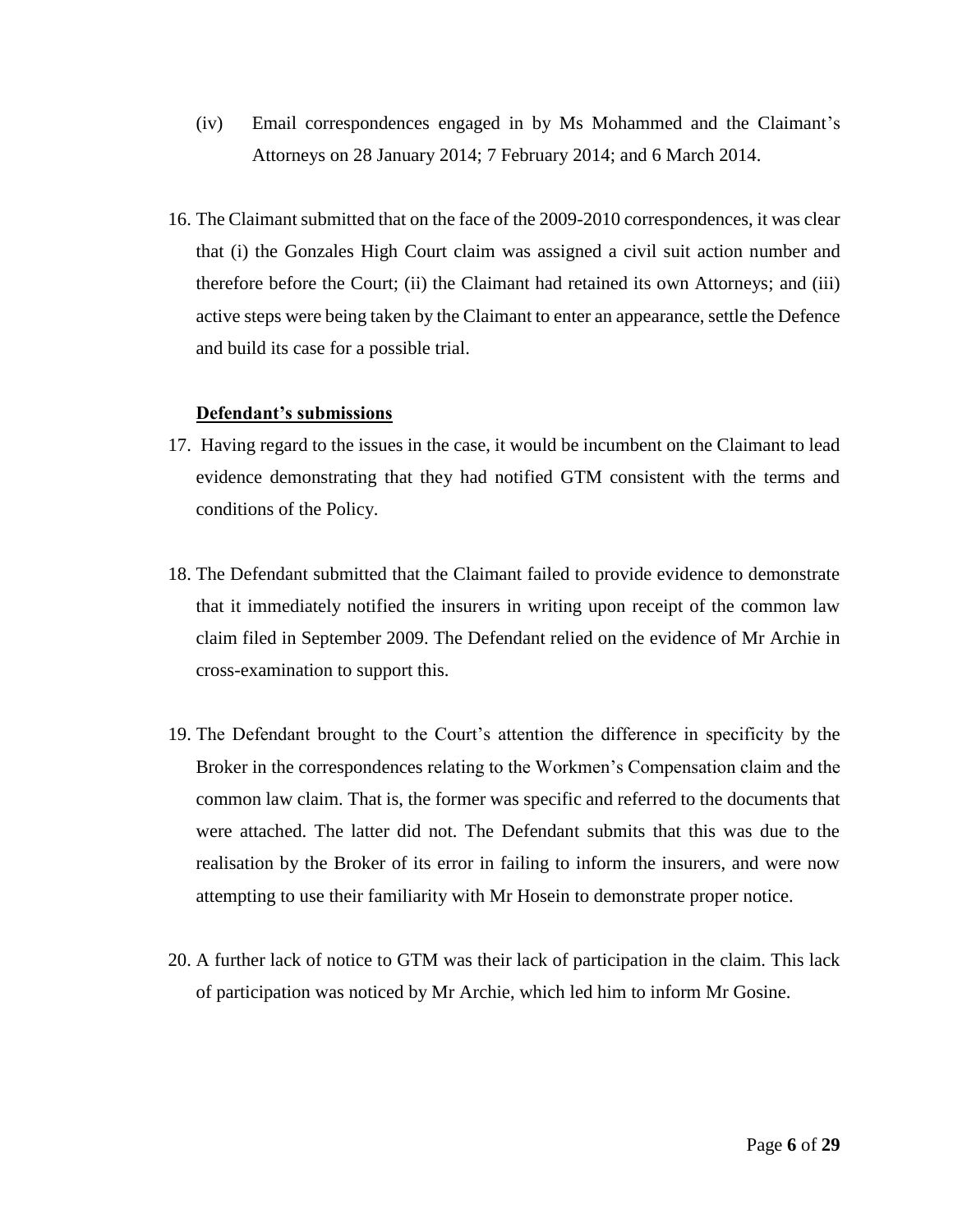- 21. GTM was also not involved in the negotiation, a fact confirmed by Mr Archie in crossexamination. There is no evidence from the Claimant that they ever informed GTM of the negotiation process and requested their input.
- 22. The Claimant has also not provided any evidence to support its assertion that it spoke to employees of GTM concerning the common law claim.
- 23. The Claimant attempts to assert that Mr Hosein said that the Claimant should go ahead and deal with the claim and at a later date they would send a representative. However, the witness statement of Mr Hosein which was accepted by both Mr Archie and Mr Gosine during cross-examination does not state that. So that Mr Hosein, if he testified, was never going to provide evidence that he said those words.
- 24. The Claimant did not have the consent of the Defendant to file the appeal of the judgment and any costs incurred as a result does not fall for the Defendant's account.
- 25. In conclusion, the Defendant submitted that the insurers were not informed of the common law claim and gave no consent to the Claimant to defend or instruct Attorneys to act on behalf of the Claimant. Further, the Claimant failed to prove the first issue, that is, that GTM was notified immediately and/or consistent with the Policy of Insurance.
- 26. The Defendant relied on **Kosmar Villa Holidays PLC v Trustees of Syndicate 1243 [2008] Lloyd's Rep I.R. 1** to say that waiver by affirmation is not available for conditions under a policy of insurance but that waiver by estoppel is.
- 27. The Defendant submitted that there must have been an unequivocal representation by GTM that they would honour the claim and that they did not intend to rely on the breach of the immediate notification clause. But, there was in fact no unequivocal representation.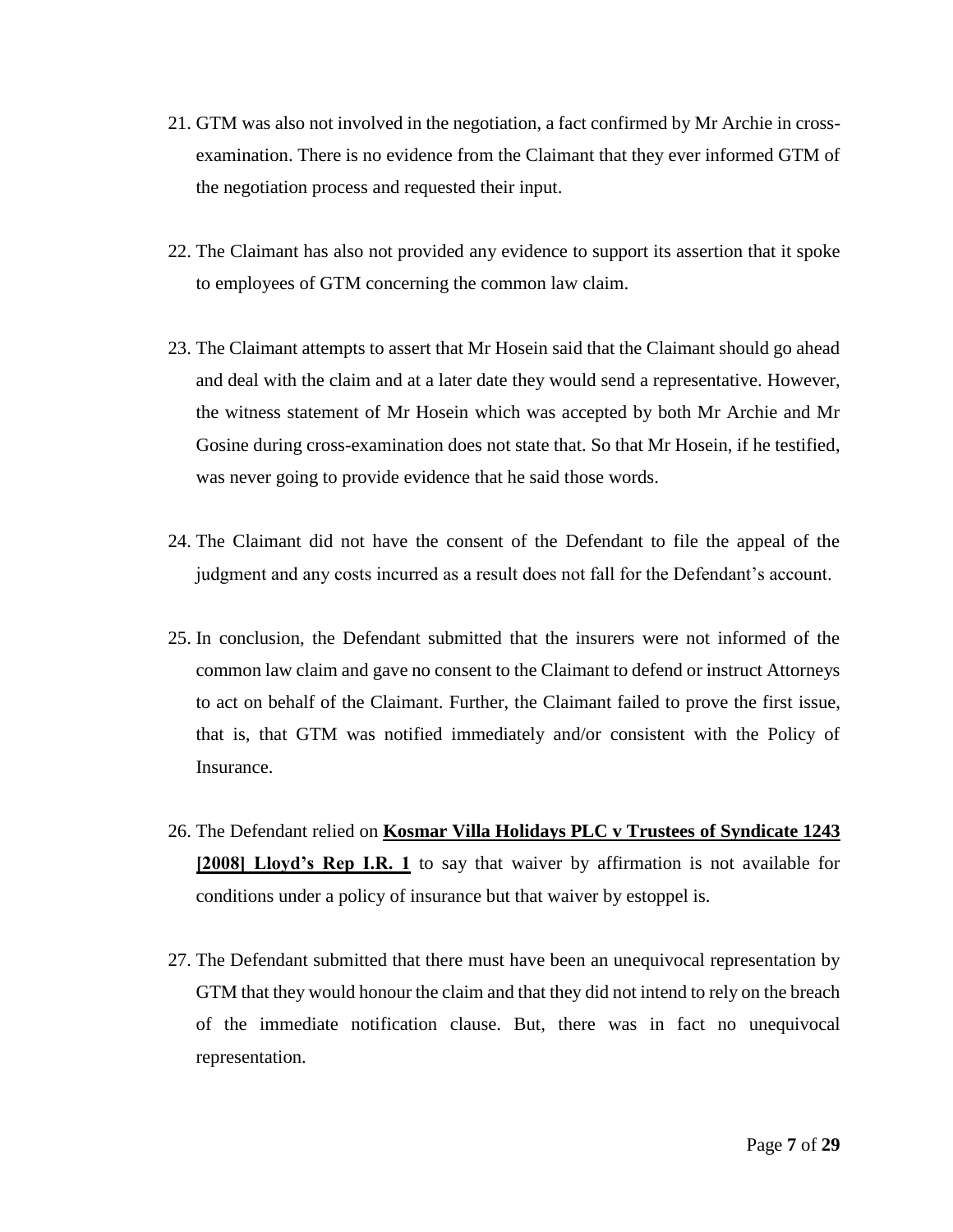#### **Claimant's reply submissions**

- 28. The Claimant submitted that the Broker handled this claim on the Claimant's behalf. Therefore, the Court should treat with notification between the Broker and the Defendant and not in relation to Mr Archie.
- 29. The Claimant suggested that the cases referred to by the Claimant are unlike the instant case.
- 30. The Claimant concluded that the most critical issue was never addressed by the Defendant, that is, why did they wait until after judgment to deny liability on the basis of breaches of conditions 2, 4 and 5?

## **Defendant's reply submissions**

- 31. The Defendant denied that it had notice of the correspondences between the Claimant and its Attorneys dated 25 November 2009; 2 February 2010; 3 February 2010; and 28 April 2010.
- 32. The Defendant submitted that no adverse inferences should be drawn against it for failing to call Ackbar Hosein as a witness. The Claimant also filed a witness statement that was prepared for Mr Hosein but was unable to secure him as a witness. Further, the witness statement of Mr Hosein does not support the Claimant's assertion that he told them to go ahead and pursue the claim.

## **V**. **Law and Analysis**

## **Issue 1- Did the Claimant breach Conditions 2, 4 and 5 of the Policy of Insurance?**

33. The relevant Conditions of the Policy of Insurance are as follows:

*"2. Every notice or communication to be given or made under this Policy shall be delivered in writing to the insurers."* 

*"4. In the event of any occurrence which may give rise to a claim under this Policy the insured shall as soon as possible give notice thereof to the insurers*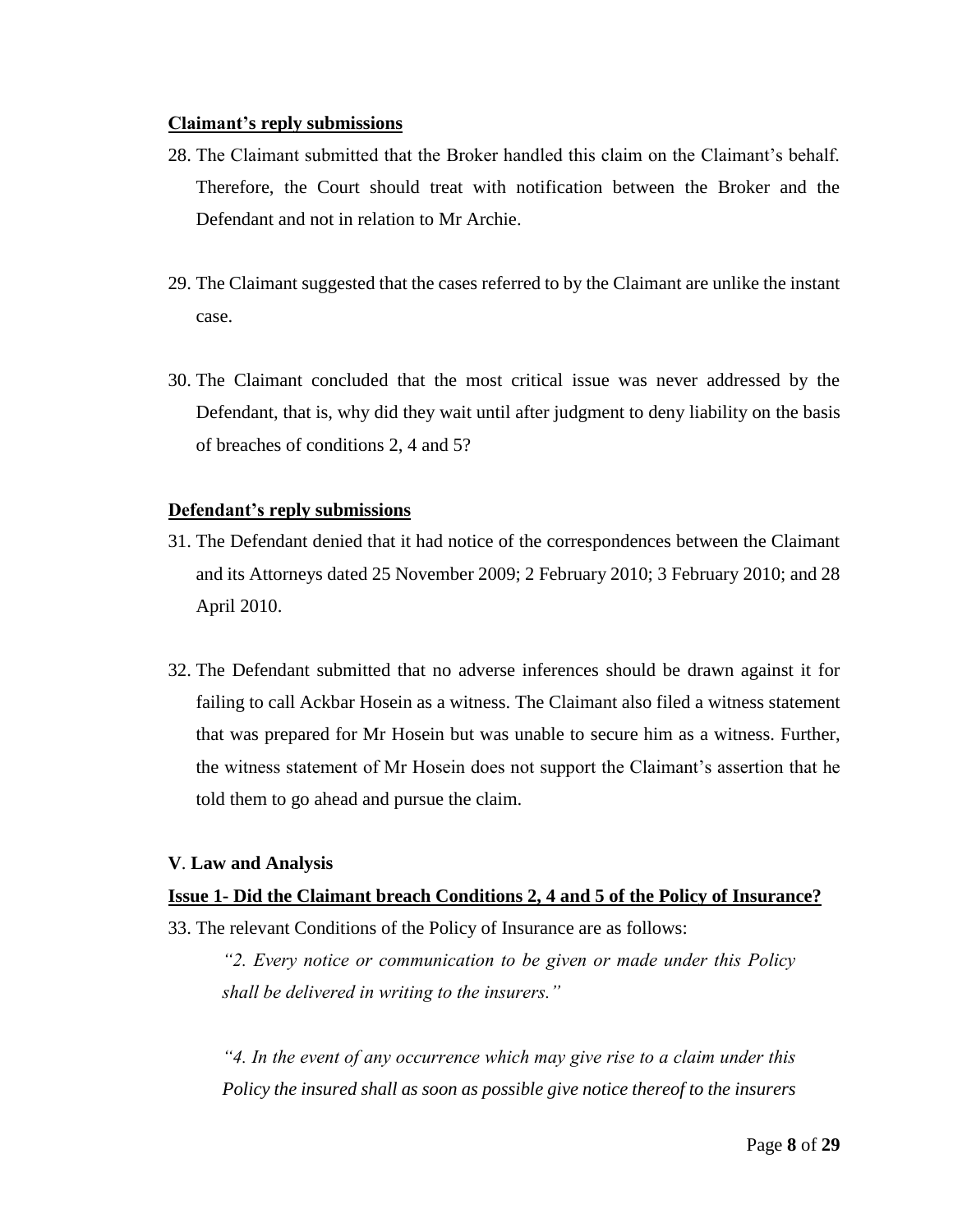*with full particulars. Every letter claim writ summons and process shall be notified or forwarded to the Insurers immediately upon receipt. Notice shall also be given to the Insurers immediately the Insured shall have knowledge of any pending prosecution, inquest or fatal injury in connection with any such occurrence as aforesaid."* 

*"5. No admission offer promise or payment shall be made by or on behalf of the Insured without the consent of the Insurers who shall be entitled if they so desire to takeover and conduct in his name the defence or settlement of any claim or to prosecute in his name for their own benefit any claim for indemnity or damages or otherwise and shall have full discretion in the conduct of any proceedings and in the settlement of any claim and the Insured shall give all such information and assistance as the Insurers may require."*

34. Clause 9 goes on to state that they are conditions precedent.

#### 35. According to **Halsbury's Laws of England**:

*"The legal burden (or the burden of persuasion) is a burden of proof which remains constant throughout a trial; it is the burden of establishing the facts and contentions which will support a party's case, or persuading the tribunal of the correctness of a party's allegations. If at the conclusion of the trial he has failed to establish these to the appropriate standard, he will lose. The incidence of this burden is usually clear from the statements of case, it usually being incumbent upon the claimant to prove what he contends.*

*The evidential burden (or the burden of adducing evidence) requires the party bearing the burden to produce evidence capable of supporting but not necessarily proving a fact in issue; the burden rests upon the party who would fail if no evidence at all, or no further evidence, as the case may be, was adduced by either side. It has been said that the evidential burden shifts from one party to another as the trial progresses according to the balance of*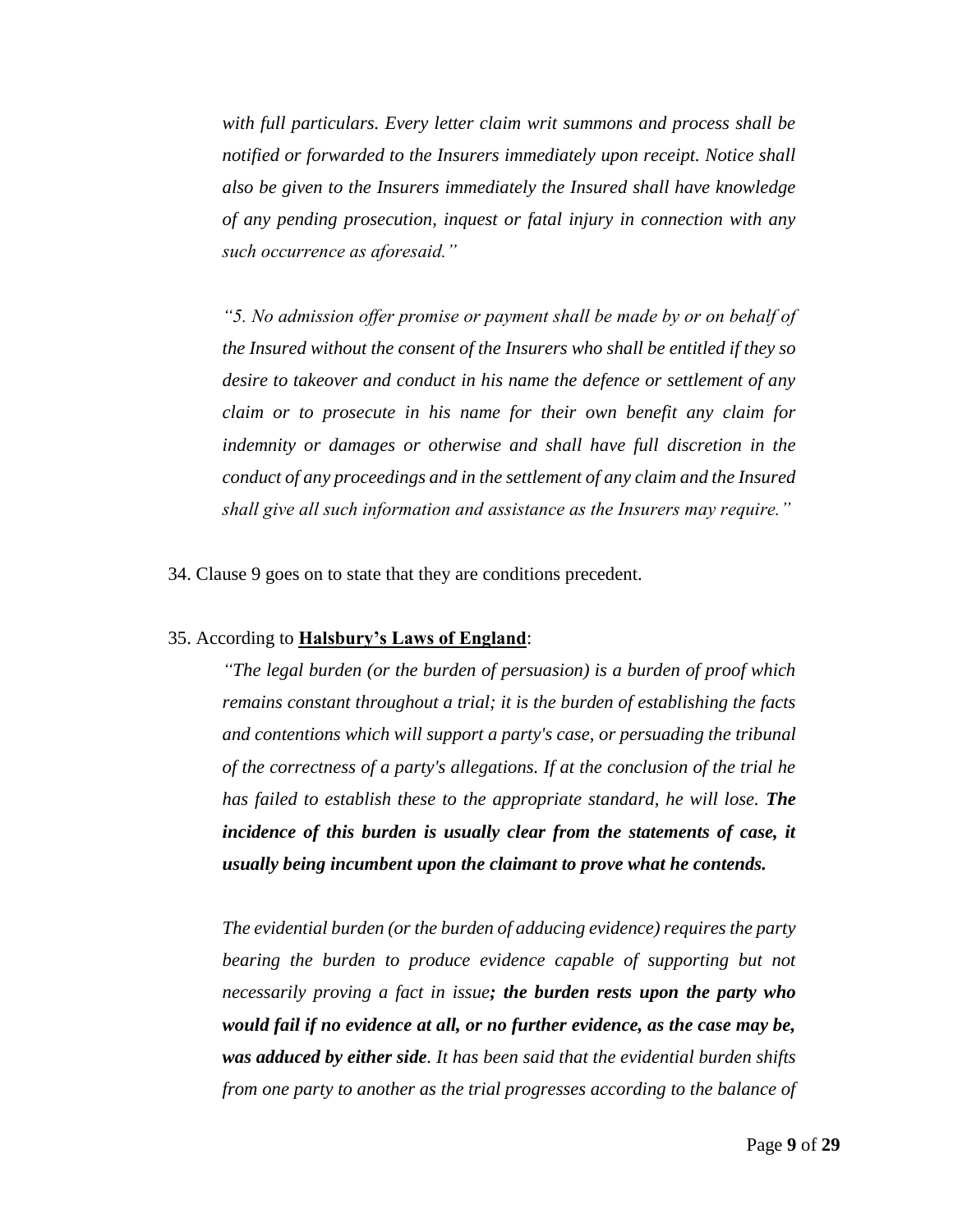*evidence given at any particular stage, but it may be more accurate to say that it is the need to respond to the other party's case that change. 1" [Emphasis mine]*

*"The legal burden (or the burden of persuasion) of proof normally rests upon the party desiring the court to take action; thus a claimant must satisfy the court or tribunal that the conditions which entitle him to an award have been satisfied[.](https://www.lexisnexis.com/uk/legal/#ref1_68616C735F63697670726F635F69755F393131_ID0EUEAC) In respect of a particular allegation, the burden lies upon the party for whom the substantiation of that particular allegation is an essential of his cas[e](https://www.lexisnexis.com/uk/legal/#ref2_68616C735F63697670726F635F69755F393131_ID0EOGAC). There may therefore be cases where different parties bear the burden on different issues.*

 *…and in a claim on an insurance contract the burden of proving a breach of condition which would relieve the insurer of liability is on the insurer.<sup>2</sup>"* [Emphasis mine]

*"The evidential burden (or the burden of adducing evidence) will rest initially upon the party bearing the legal burden[.](https://www.lexisnexis.com/uk/legal/#ref2_68616C735F63697670726F635F69755F393132_ID0EGH) However, rather than referring to a shifting burden, it may be more accurate to say that it is the need to respond to the other party's case that changes as the trial progresses according to the balance of evidence given by each party at any particular stag[e.](https://www.lexisnexis.com/uk/legal/#ref3_68616C735F63697670726F635F69755F393132_ID0E4H) If the party bearing the legal burden fails to adduce evidence, he has failed to discharge his burden and there will be no need for the other party to respond; however, if the party bearing the legal burden brings evidence tending to prove his claim, the other party may in response wish to raise an issue and must then bear the burden of adducing evidence in respect of all material facts. <sup>3</sup>"* [Emphasis mine]

<sup>&</sup>lt;sup>1</sup> Civil Procedure (Volume 12 (2020) > 18. Evidence > (4) Burden and Standard of Proof > 697. Meaning and general incidence of the burden of proof.

<sup>2</sup> Ibid 698. Incidence of the legal burden

<sup>&</sup>lt;sup>3</sup> Ibid 698. Incidence of the evidential burden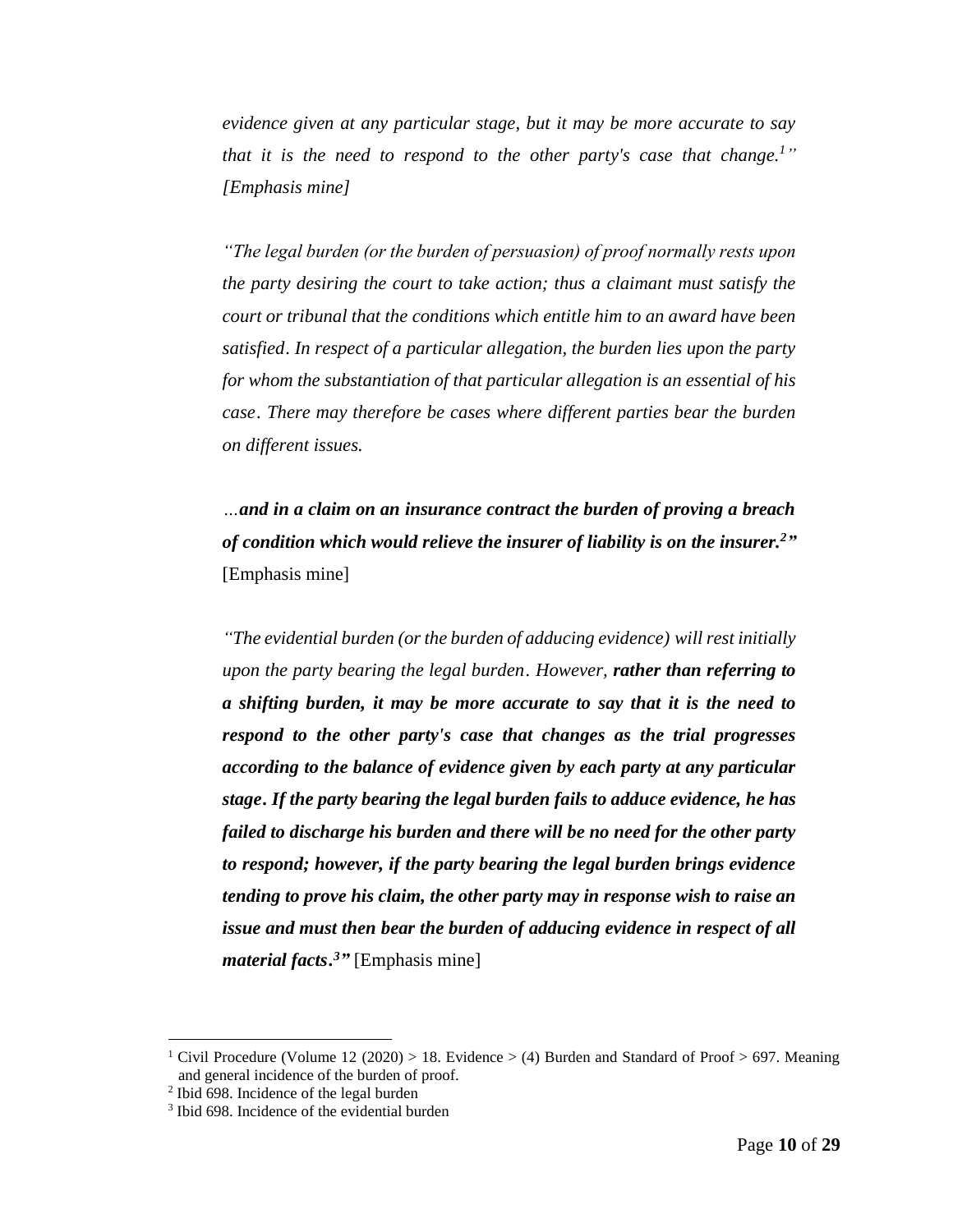- 36. In **Bond Air Services LD. v Hill**, <sup>4</sup> Lord Goddard CJ held *that as it was always for an insurer to prove an exception, so it was for him to prove the breach of a condition which would relieve him from liability in respect of a particular loss; accordingly, the onus was on the underwriters to prove, if they could, that the claimants had failed to comply with the conditions.*
- 37. He stated at page 428:

*"But, in my opinion, much clearer words than are used here would be necessary to change what I think, certainly for a century and probably for much longer, has always been regarded as a fundamental principle of insurance law, that it is for the insurers who wish to rely on a breach of condition to prove it."* [Emphasis mine]

*"As a general principle, the onus is on the insurers to prove that a condition has been broken, not on the insured to prove compliance on his part with each and every stipulation[.](https://www.lexisnexis.com/uk/legal/#ref1_68616C735F696E737572616E63655F69755F313436_ID0EGH) It may well be that, if there is a question as to whether a contract of insurance has ever come into existence or begun to be operative, the insured has to prove the happening of any events necessary to its existence or operation[,](https://www.lexisnexis.com/uk/legal/#ref2_68616C735F696E737572616E63655F69755F313436_ID0EQEAC) but where the question is as to the insurers' liability under an admittedly effective policy, the rule as to the burden of proof is axiomatic in insurance law. It is open to the parties to alter this result by making an express stipulation that the onus of proof is to be on the insured[,](https://www.lexisnexis.com/uk/legal/#ref4_68616C735F696E737572616E63655F69755F313436_ID0EGIAC) but very clear words are necessary to achieve such a resul[t](https://www.lexisnexis.com/uk/legal/#ref5_68616C735F696E737572616E63655F69755F313436_ID0EILAC)." 5*

*"It is for the insured to prove that a loss has taken place and that this loss falls within the insuring clauses of the policy. Once that has been done, it* 

<sup>4</sup> [1955] 2 Q.B. 417

<sup>&</sup>lt;sup>5</sup> Halsbury's Laws of England > Insurance (Volume 60 (2018)) > 2. General Principles of Insurance > (7) Conditions of the Policy  $>$  (iv) Performance of Conditions  $>$  110. Onus of proof.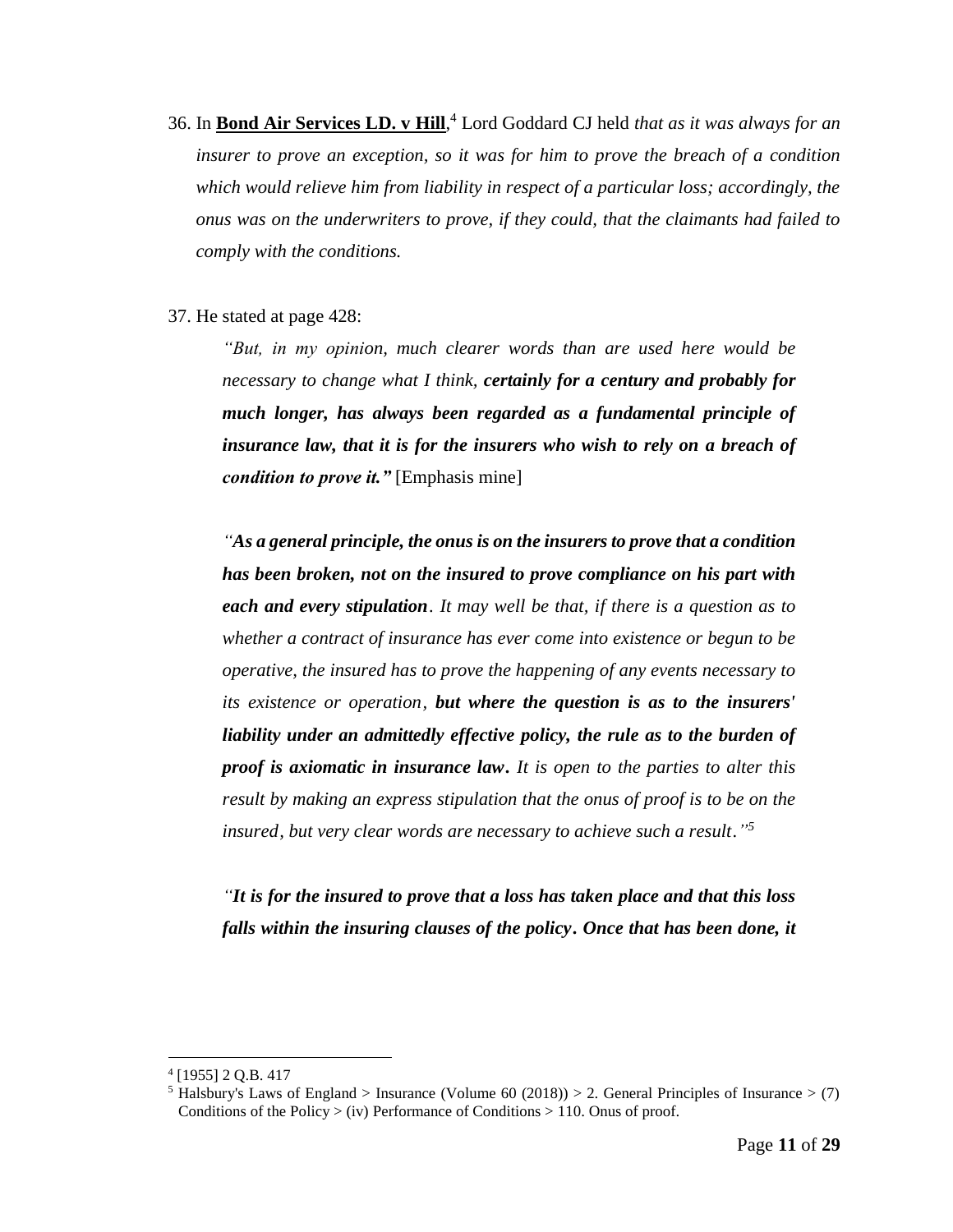## *is for the insurers to establish that the loss falls within one of the exceptions [,](https://www.lexisnexis.com/uk/legal/#ref2_6D6C695F62696E6465725F30315F645F303031395F3131_ID0ERG) or that there has been a relevant breach of condition." 6* [Emphasis mine]

- 38. From the learning above, it is clear that in insurance law, it is for the Claimant to prove that there was loss suffered and then it is for the Defendant or insurer, if relying on an exception or a condition precedent, to prove that that has been breached.
- 39. The Claimant has proven that loss was suffered as there was judgment against it and monies were paid out to Ian Gonzales. The onus was then on the Defendant insurers to prove the breach of the conditions.
- 40. In arriving at a conclusion on this issue, it is necessary for the Court to determine by way of the evidence: **(i) the exact date, if any, that the Defendant first became notified of Mr Gonzales' High Court claim, which is heavily disputed between the parties; and (ii) whether the 'claim documents', inclusive of Mr Gonzales's High Court claim, were indeed included in this letter dated the 30th September, 2011, which is not evident from the attachments to the Statement of Case.**
- 41. In my previous judgment in this matter, the Court noted that these were live issues, which were undoubtedly factual, which can only be resolved by cross-examination at trial. In that judgment, I held that the lack of definitive proof by the Claimant that it notified the Defendant in writing or otherwise of the filing of Mr Gonzales' High Court Action meant that the Defendant had a realistic prospect of success.
- 42. The main evidence of the Defendant came from Angela Mohammed, who was the Manager of the Legal Department of Nagico Insurance (Trinidad & Tobago) Limited for the period January 02, 2014 to July 08, 2016.

 $6$  McGee: The Modern Law of Insurance  $>$  Part D The insurer's liability  $>$  Chapter 19 The claims process and indemnity > Proof of loss > Burden of proof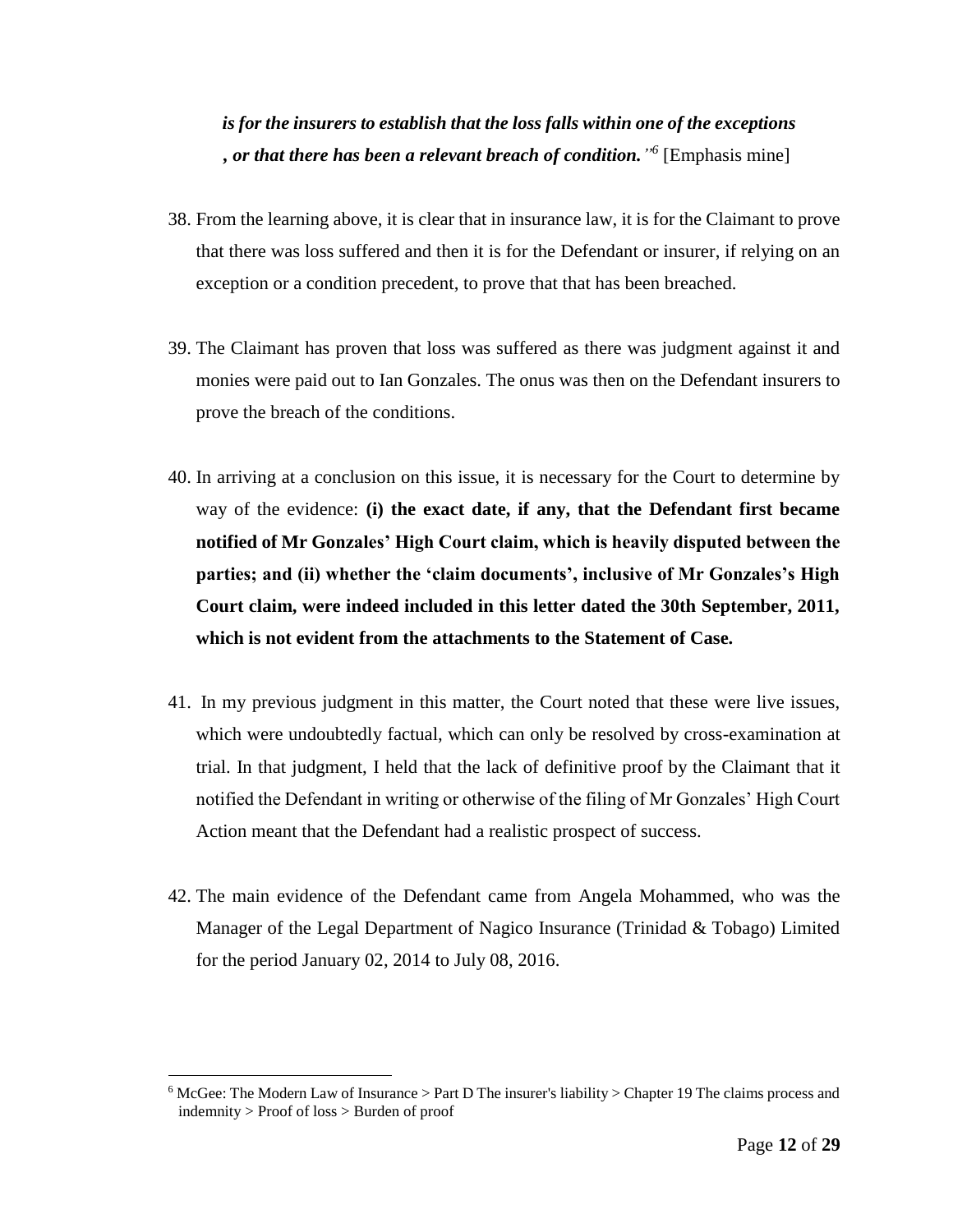- 43. Ms. Mohammed's evidence was that from her review of the Defendant's predecessor files, the incident was reported in writing on 12 October 2005 as required by the policy. The records show that Comprehensive Insurance Brokers Limited was the Broker and had provided the necessary documents relating to the Workmen's Compensation claim. There is no dispute that this was paid out by the Defendant's predecessor.
- 44. The Broker also gave notice to GTM that Mr Gonzales had quit his job and the Claimant requested reimbursement of compensation by them to Mr Gonzales. This was paid. This notice was on 1 March and 11 April 2007 and payment was made on 15 May 2007.
- 45. Based on her further review of the file, the Defendant's predecessor did not receive any further notification from the Broker or the Claimant about any additional claim by Mr Gonzales until on or about 9 October 2009. On this date, the Broker notified the Defendant's predecessor that the Claimant was in receipt of a pre-action protocol letter dated 28 September 2009 and the predecessor was provided with a copy. The predecessor noted on file that no pre-action letter or High Court action was ever served on the Defendant's predecessor. On inspection of the notes, since the date of injury was 8 October 2005, and no further action had been taken, the limitation period for initiating a claim would have expired.
- 46. From her examination of the file, a decision was taken about one year later, in or around September 2010 to close the file since they received no notification and/or service of any High Court action and the limitation period had expired.
- 47. The Claimant wrote on 8 October 2009 to the Broker attaching a copy of the pre-action letter and requested their advice. On 12 October 2009, Girwar & Deonarine responded to the Claimant's letter of 8 October 2009. The Claimant's appointment of Girwar & Deonarine occurred without the consent or approval of the Defendant's predecessor.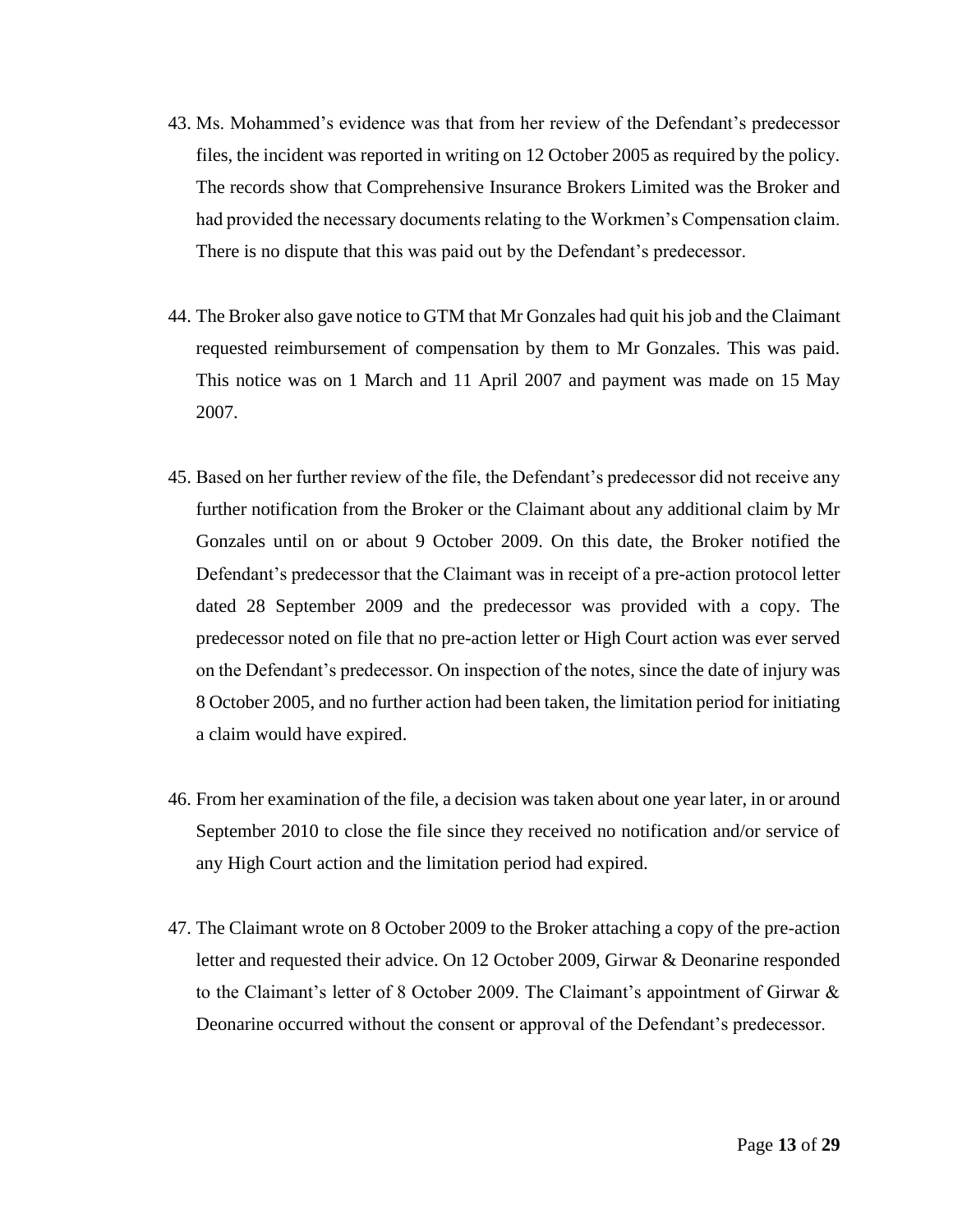- 48. The letter of 12 October 2009 from Girwar & Deonarine advised the Claimant to provide copies of any action to them immediately upon receipt so that they could protect the Claimant's interests. The letter also requested the Claimant to provide instructions to Girwar & Deonarine on whether to admit liability defend or raise contributory negligence. There is no record of such letters being issued by the Claimant to the Defendant's predecessors.
- 49. The letter did not advise the Claimant to advise the Defendant's predecessor of any action filed nor did the letter request any consent from the Defendant's predecessor before any admission, defence or contributory negligence was raised. The letter only advised to inform the Defendant's predecessor that Workmen's Compensation had not been paid.
- 50. Unbeknownst to the Defendant's predecessor, a Claim was filed on 30 September 2009 and the Claimant through its Attorneys on 20 November 2009 entered an appearance denying liability. The Defendant's predecessor did not receive immediate notice or notice at all of the filing of the claim by Mr Gonzales. They also did not provide consent or approval to the Claimant to appoint Girwar & Deonarine to represent their interest or file an appearance denying liability.
- 51. By letter dated 25 November 2009, Girwar & Deonarine informed the Claimant that they had entered an appearance denying liability and requested copies of all documents from the Claimant to assist in preparation of their Defence.
- 52. Based on Ms Mohammed's examination of the letters between the Claimant and Girwar & Deonarine, and her examination of the predecessor's files, between 25 November 2009 and 4 February 2010, the Claimant provided instructions to Girwar & Deonarine and approved the contents of the Defence without the consent of the Defendant's predecessor.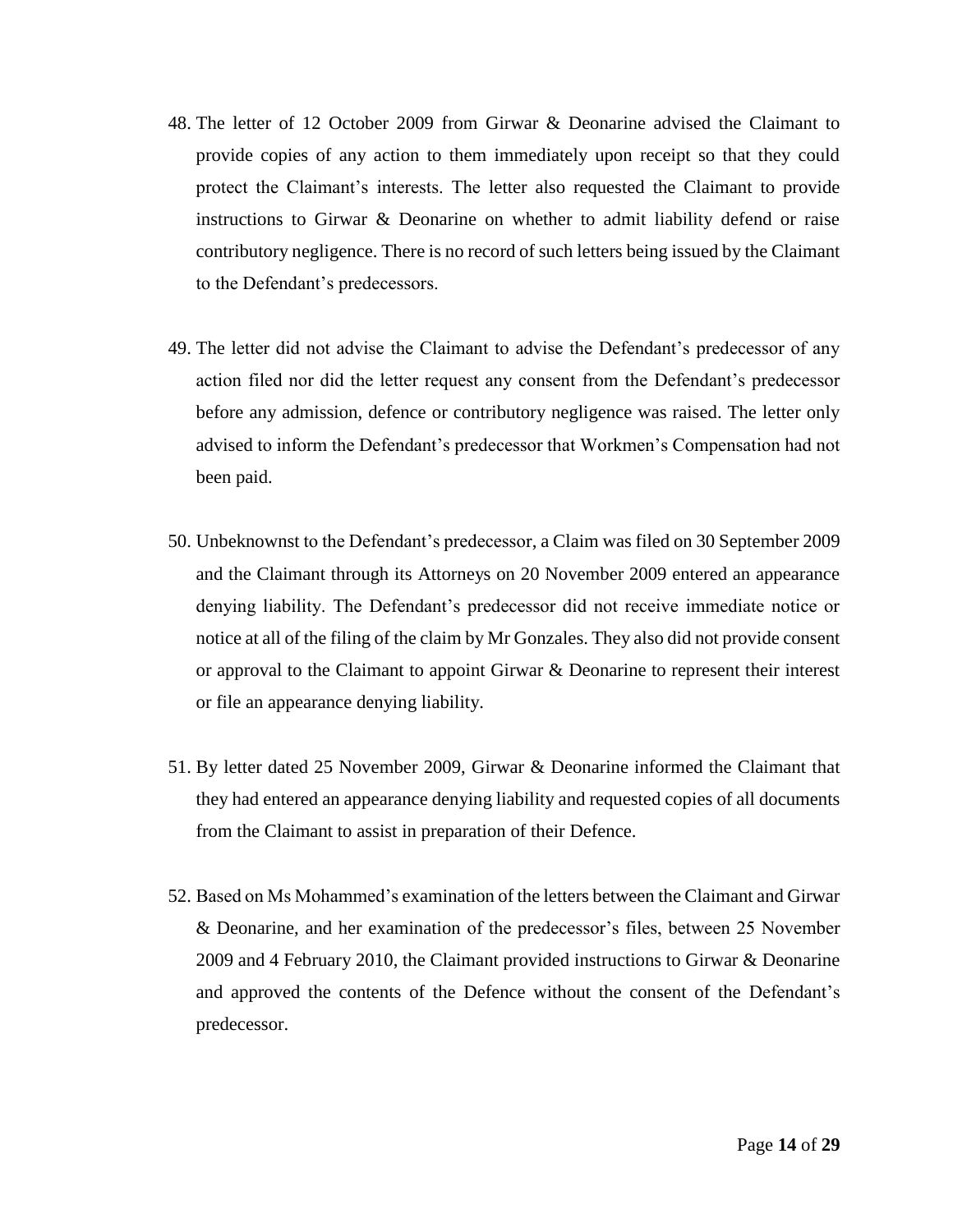- 53. By letter dated 28 April 2010, Girwar & Deonarine wrote to the Claimant requesting further instructions based on an amendment to Mr Gonzales' claim and the Defence of Nu Iron, the Second Defendant to that claim. The Defendant's predecessor again never received immediate written notification of the Amended Claim of the Claimant. Therefore, the Defendant's predecessor had no opportunity to provide either consent or approval to the conduct of the Claimant's case nor did they have an opportunity to consider how to handle the Defence of the Amended Claim.
- 54. Krishna Maharaj was appointed as an independent medical assessor without the consent and/or knowledge of the Defendant's predecessor. Further, between February 2011 and September 2011, attempts at amicably resolving Mr Gonzales' claim were made by the Claimant. Those offers and promises during the aforesaid negotiations were also done without the consent and/or knowledge of the Defendant's predecessor.
- 55. From her examination of the files, she is also aware that the predecessor on 4 October 2011 received a letter dated 30 September 2011 from the Broker annexing all of what was called "the Claim Documents." From her search of the Defendant's predecessor file, she is able to say that copies of the claim documents filed by Mr Gonzales in the High Court were not in the file.
- 56. Since the file had been closed since 2010, and was resurrected when the Defendant was carrying out file and storage clean-up operations, she came across the file and made enquiries from Girwar  $\&$  Deonarine who informed her that they were awaiting judgment. Nu Iron had entered into a consent agreement endorsed on Counsel's brief so there was no way she could calculate the possible contribution.
- 57. After judgment on 23 July 2014, the Broker wrote to the Defendant informing them of the judgment. On 4 September 2014, she wrote to the Claimant denying that they were liable to make any payments on behalf of the Claimant to Mr Gonzales since the Claimant failed to notify their predecessors or the Defendant in accordance with the Policy of Insurance.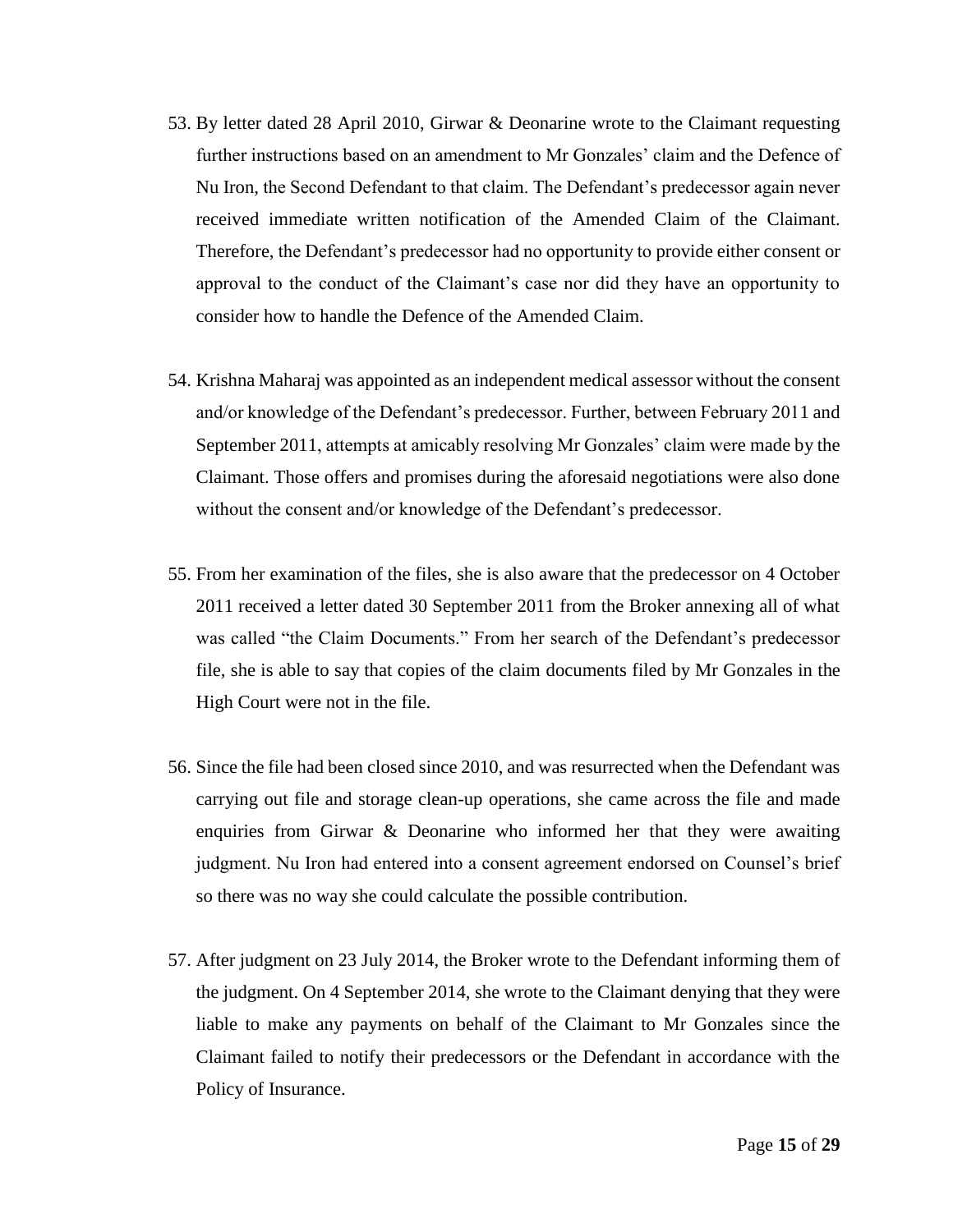- 58. She attended a meeting in good faith on 8 September 2014 with Girwar & Deonarine. Her attendance at the meeting was not a waiver of the Defendant's denial of the claim made by the Claimant on the Policy of Insurance. At the meeting, the Claimant indicated an intention to appeal the decision and having read the judgement she was surprised since she could not see the possible prospect of success. She asked what the costs were for the appeal which was not yet calculated. She also asked the Attorneys whether any legal opinion had been prepared as to determine the scope of their chances of success in appeal and they said they did not have one.
- 59. In cross-examination of Ms Mohammed, the Claimant did not elicit any evidence that can satisfactorily show that she was being dishonest or that she was hiding information or documentation that would show the predecessor had notice.
- 60. Ms Mohammed admitted that she had issues putting together the Claimant's file since files were not in order but this is not enough for the Court to draw any adverse inferences on the issue of whether their predecessor was ever informed of the Gonzales' High Court Action.
- 61. While the Claimant submitted that there was inconsistency with Ms Mohammed's evidence as to when she became aware of the Gonzales' Action, this again is not sufficient for the Court to draw any conclusions, as it does not assist the Court in determining when the predecessor was made aware in writing of the matter, if at all.
- 62. In cross-examination of Ms Sandy, the Defendant's witness, she testified that she could not recall dealing with the Workmen's Compensation claim but it is possible that she did. She worked with GTM until 2005. She testified that at that time the supervisor was Donna Wallace. This witness was therefore of no assistance to the Claimant's claim as it relates to the common law action.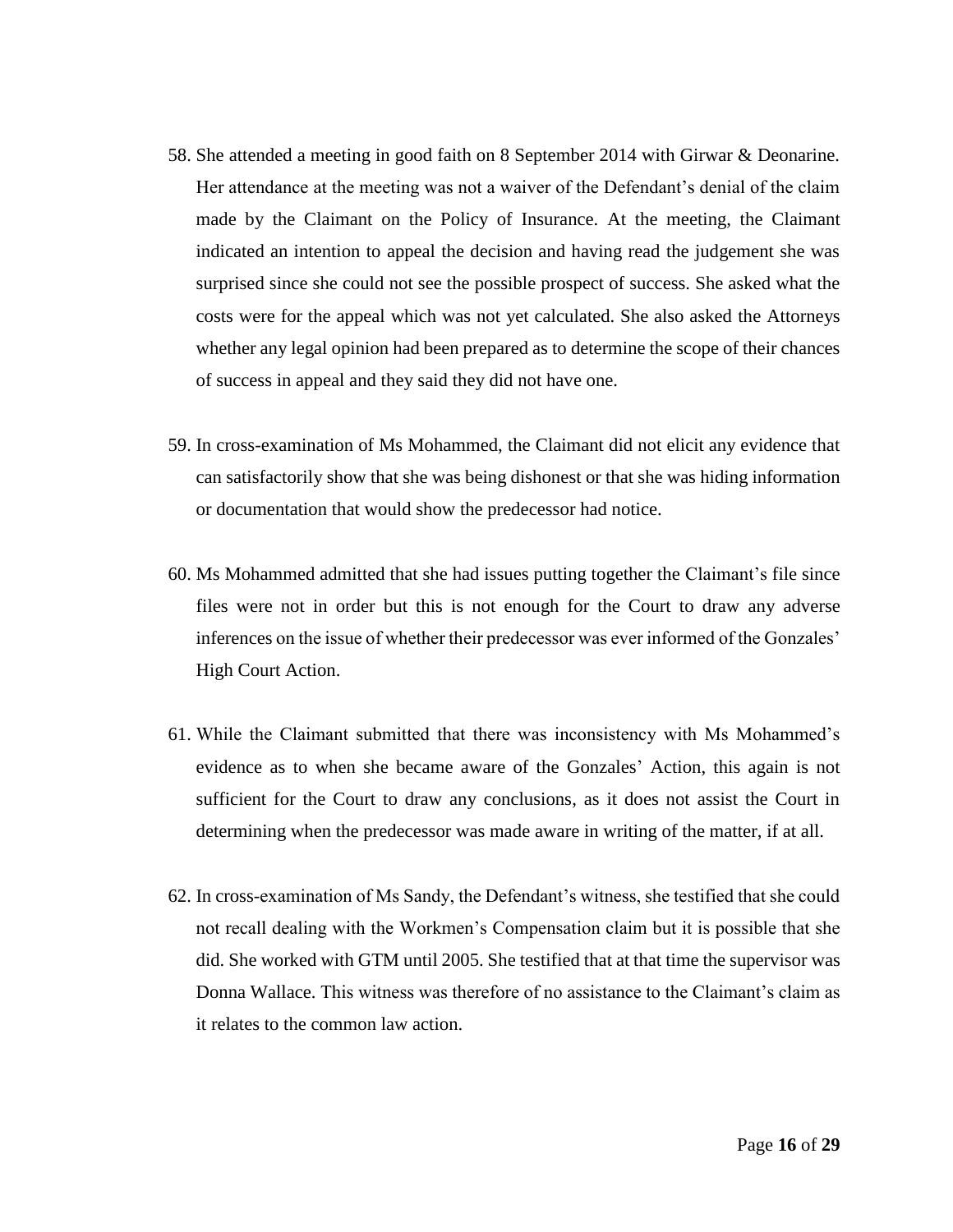- 63. Cross-examination of Ms Garcia, the Defendant's other witness, was also of no significant assistance to the Claimant. Ms Garcia testified that she was involved in the Workmen's Compensation claim in 2006 when she worked at the Broker. She testified that while at GTM she would not handle any documents coming from the Broker due to what she deemed was a conflict of interest, since she prior worked for the Broker.
- 64. She testified that she could not recall getting the pre-action letter even though it was addressed to her, but that if she did get it, it would have gone to the manager or the supervisor. The manager at that time was either Donna Wallace or Ackbar Hosein. The supervisor was Keon Gandalal.
- 65. She did testify that in her experience, as an officer working with GTM, that she would have expected GTM to advise of the next step. This alone however does not allow the Court to draw any conclusions as to whether the Defendant's predecessor was ever served.
- 66. The Claimant did not elicit any evidence or similar evidence from the Defendant's witnesses from which the Court can draw inferences of the predecessor being served.
- 67. The Court must now look at the evidence of the Claimant to determine whether it has presented any evidence, which could counter the Defendant's evidence.
- 68. I will first look at the evidence of the Claimant's main witness Mr Archie.
- 69. He admitted in cross-examination that the handling of the Workmen's Compensation matter by GTM was different from their handling of the common law claim as they were very involved in the former. In fact, in his evidence he stated that it was due to his observation of GTM's non-attendance at Court during case management that he enquired of Mr Gosine (Troy), as to why GTM was not present.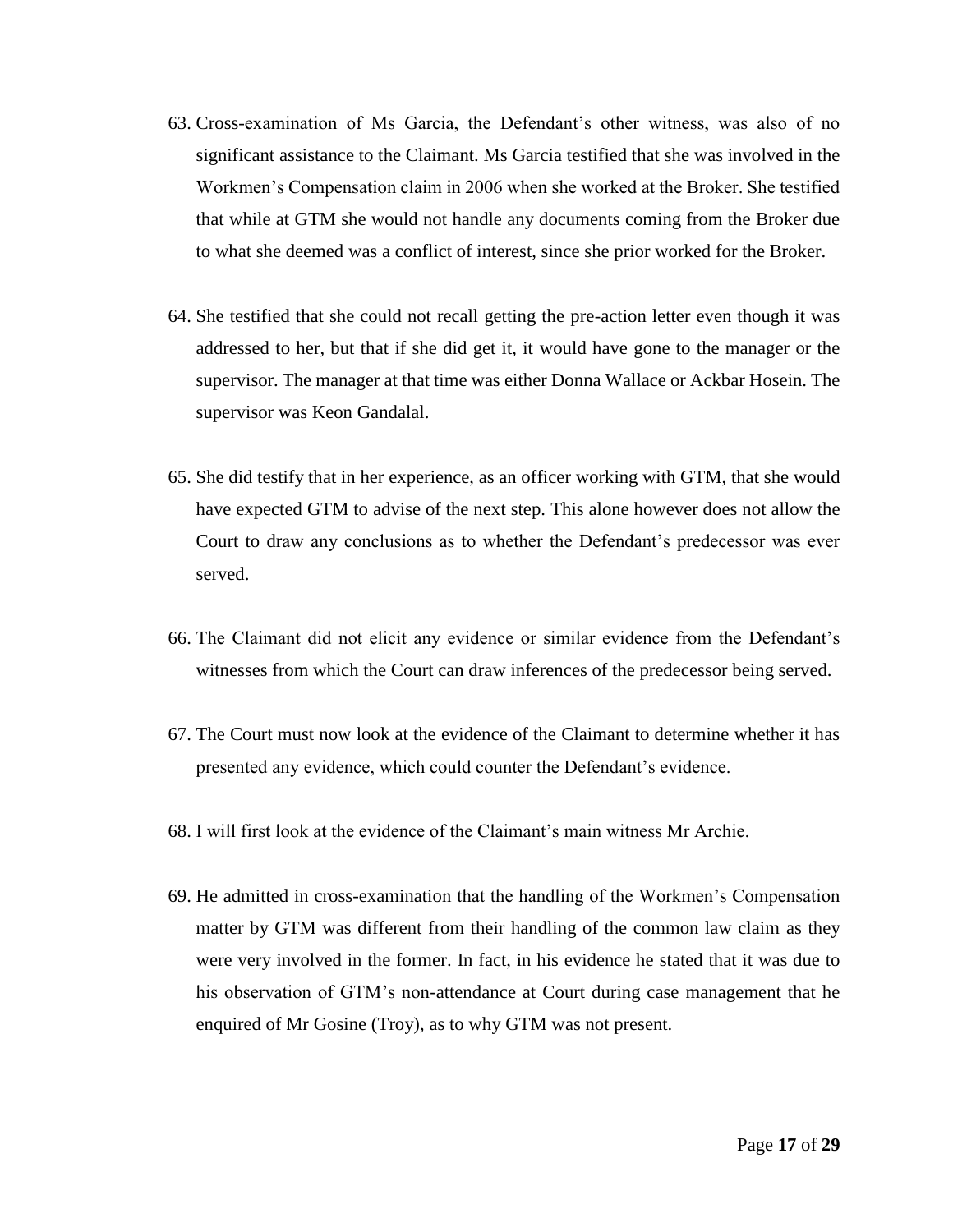- 70. He was referred to the letter of 8 October 2009 sent by the Claimant to the Broker informing them that a pre-action letter from Mr Gonzales was received. He also confirmed that the Claimant forwarded a copy of the letter to Girwar & Deonarine but he did not have the consent of the insurer to send that pre-action letter to them.
- 71. He admitted in cross-examination that the letter of 12 October 2009 from his Attorneys did not advise him to send the common law claim to his insurers to determine whether he should admit liability, defend or raise contributory negligence. He admitted that the letter from his Attorneys, however, did advise him to bring the issue of unpaid Workmen's Compensation to his insurer's attention. He also admitted that the said letter was advising him to bring to his Attorneys' attention any action that is filed. He testified that he did not seek the insurer's consent to send the claim to Girwar & Deonarine.
- 72. He was referred to the letter of 25 November 2009 from his Attorneys advising that an appearance had been entered on the Claimant's behalf, indicating that the Claimant intended to defend the matter. He testified that he did not get the consent of the insurer to enter an appearance. He also testified that he does not have a letter from the Claimant annexing a copy of the appearance being sent to the insurer.
- 73. He testified that he has no letter attached to his witness statement informing the Broker and/or GTM that Girwar & Deonarine had entered an appearance for the Claimant.
- 74. He was referred to the email of Janelle Mendoza sent to the Claimant attaching a draft defence following a meeting of the Claimant's representatives with Girwar & Deonarine. He testified that he did not have the consent of the insurer to have Girwar & Deonarine draft a defence. He also testified that he has no emails indicating that the defence was forwarded to the insurers for their notification. He further testified that he had no letters from the Broker to GTM forwarding this draft defence to GTM for their consent or their notification.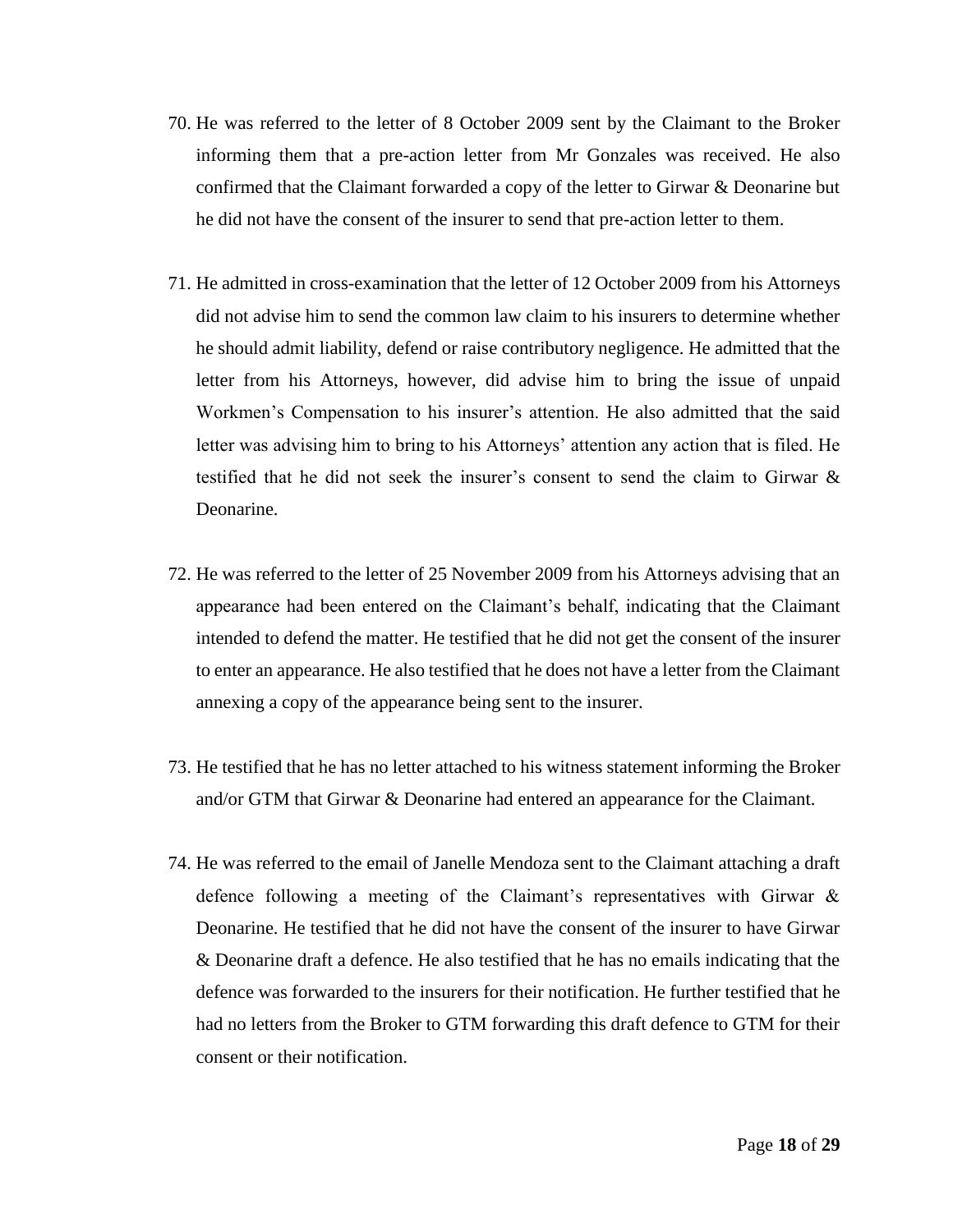- 75. He was referred to letter dated 3 February 2010 written by his Accounts Clerk to Girwar & Deonarine confirming the draft defence. He testified that he did not seek the consent of GTM before confirming the defence. He testified that he had no correspondence forwarding this letter to GTM.
- 76. Mr Archie was referred to a letter dated 20 April 2010 from his Attorneys advising that Mr Gonzales had amended his claim. He testified that he did not attach to his witness statement any document sent to GTM indicating that an amended claim had been filed. He testified that he did not seek the consent of the insurer about the terms and conditions of the amended defence nor did he seek consent of the insurer to have Girwar & Deonarine continue to represent the Claimant's interest in the filing of the amended defence.
- 77. He testified that he understood that his Broker was his agent and that when he informed them of what transpired in Court they had the responsibility to inform the insurer. He however testified that he has not attached any correspondence to his witness statement showing that he informed his Broker of what transpired each time the matter came up in Court.
- 78. He testified that he has not attached any correspondence sent to the Broker informing them of the filing of the defence or of the attempts to negotiate a settlement of the claim with Mr Gonzales.
- 79. He testified that he was aware that as part of the Policy of Insurance, any settlement had to be agreed by the insurer and that if negotiating a settlement the insurer had to be notified.
- 80. In his witness statement, he stated that the Claimant was informed by Ms Psyki Aban that they should go ahead and defend the claim and at the appropriate time GTM would step in. He testified that he did not know at what time they would have stepped in, but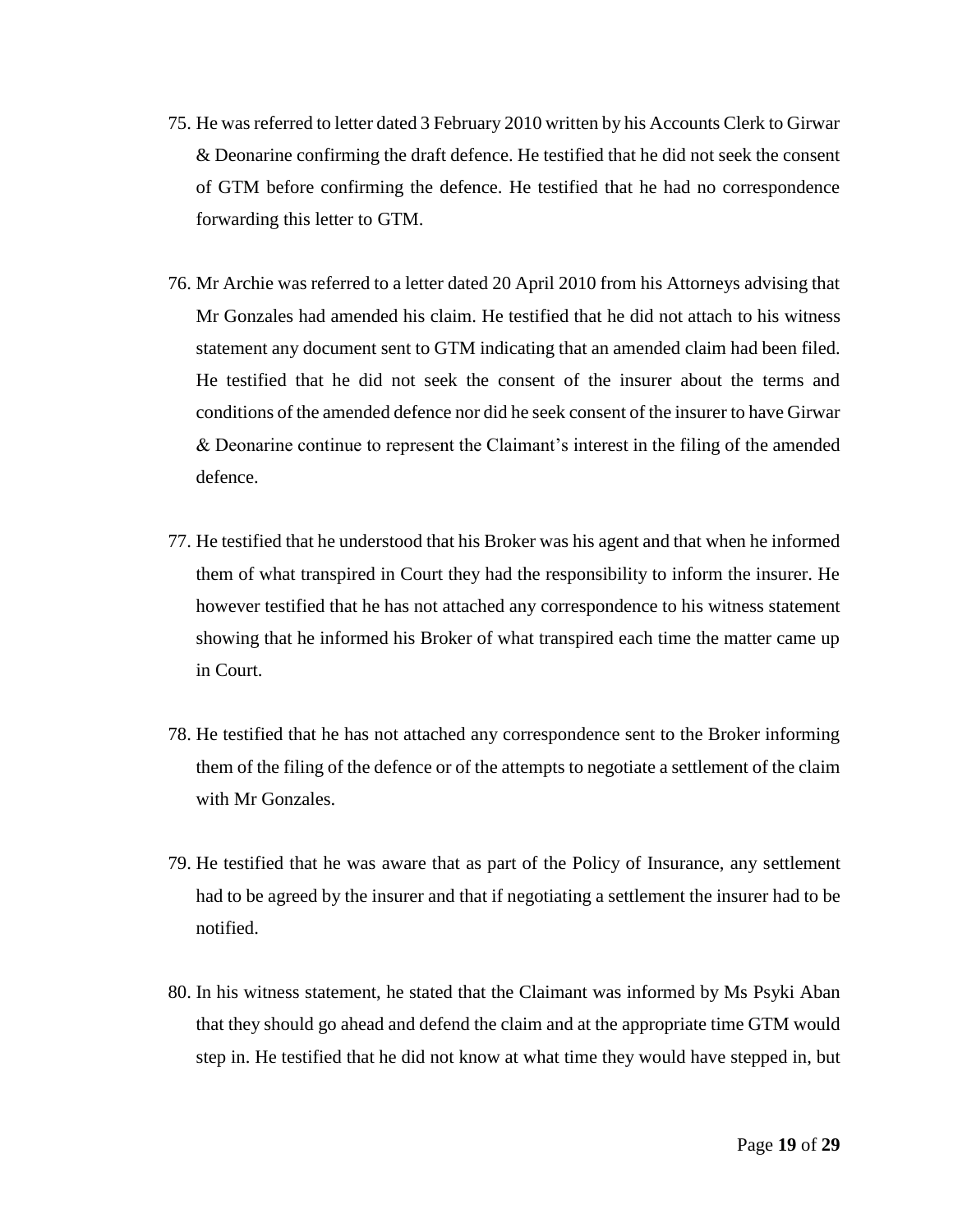it was around September 2011, when his Attorneys were negotiating a settlement that he became concerned about the insurer's non-involvement.

- 81. At that time, he did not know that the insurer did not have any notice of the proceedings because as far as he was concerned, he was going upon what his Broker told him. He testified that he therefore could not verify the accuracy, as to whether or not the Broker was told what Ms Psyki Aban said.
- 82. In his witness statement, he stated that he called Mr Troy Gosine of the Broker who told him he would speak to GTM and get back to him. A few days later he received a call from Mr Gosine saying that GTM was aware of all that was happening and that the Claimant should go ahead and deal with the claim and that GTM would send a representative later.
- 83. He testified that he did not receive any letter from Mr Gosine after this conversation confirming what Mr Gosine had said. He stated that he did however receive a phone call from GTM stating that they were aware of the case, but admitted that that is not contained in his witness statement. He testified he did not include it in his witness statement because he could not remember the lady's name at the time.
- 84. He was referred to a letter dated 30 September 2011 from the Broker to GTM. The letter stated, *"Please find attached copies of all Claim documents we have on file."* He accepted that the letter did not set out what documents were attached.
- 85. As to the second line of the letter, which states, *"Kindly review and advise on GTM's position on this Claim,"* he admitted that it does not give consent to the Claimant to carry on the claim and that they would come in and send a representative later. He accepted that the letter did not provide any update on the matter to GTM.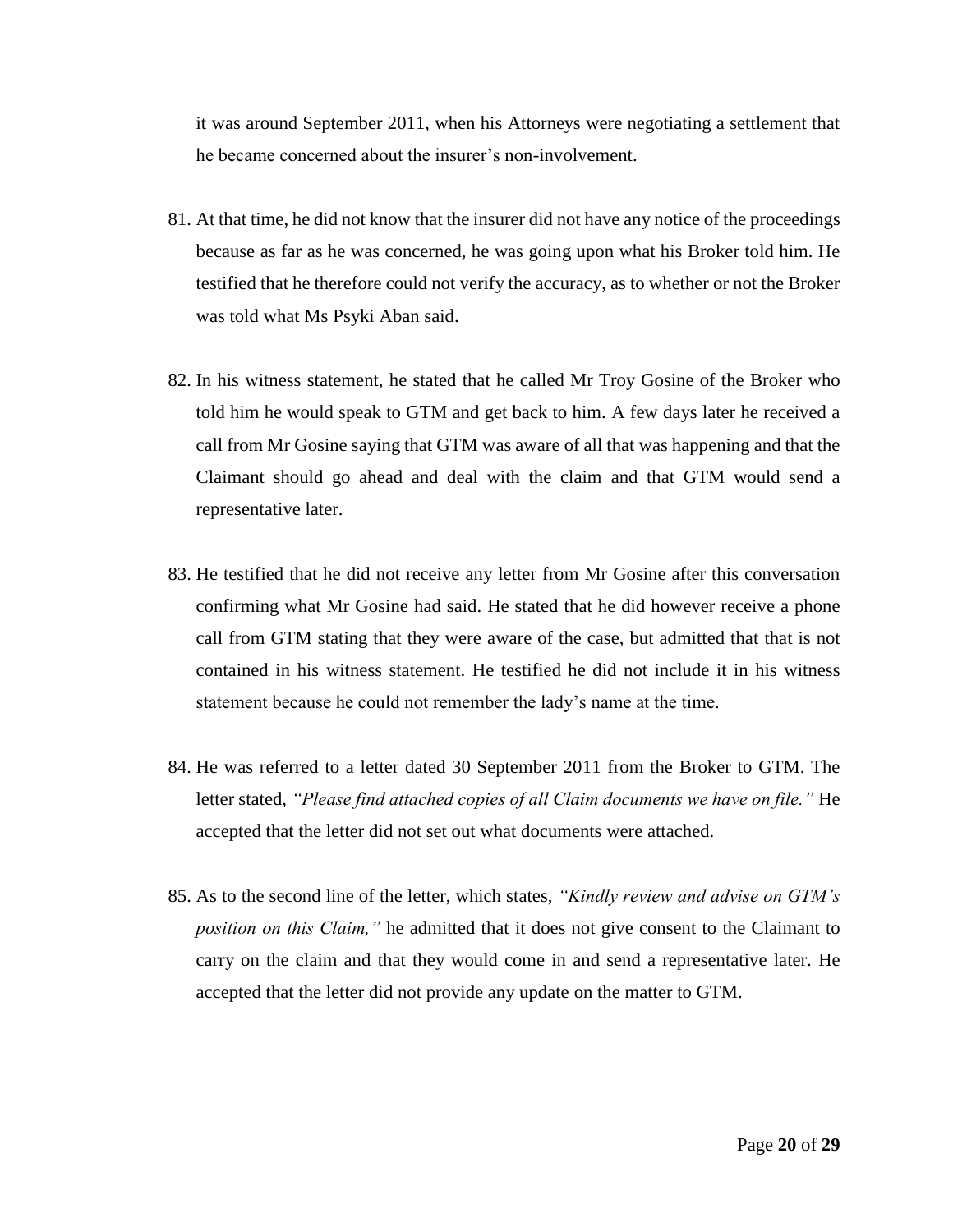- 86. He also accepted that in these proceedings, there are no documents from the Broker informing GTM of the progress of the Gonzales' action, other than the letter of 30 September 2011.
- 87. Mr Archie accepted that by letter dated 4 September 2014 from Ms Mohammed, in which she stated she had no knowledge of the litigation until their meeting, this corroborates his evidence that there was no correspondence in this matter from the Broker to GTM.
- 88. He testified that he was not aware of whether the Defendant was ever sent an opinion on the success rate or the legal scope of an appeal, as suggested by Ms Mohammed in her letter above. He accepted that Ms Mohammed had said not to pursue an appeal unless the legal scope and success rate was advised in any such appeal. He agreed that the Claimant therefore did not have the consent of the Defendant to pursue an appeal in the matter.
- 89. He accepted that any costs arising from an appeal would have been without the Defendant's consent.
- 90. He was referred to a letter dated 10 November 2014 from Girwar & Deonarine to the Defendant. He testified that he gave instructions to send a response to Ms Mohammed's letter of 4 November 2014. He accepted that the letter did not state that his Broker informed GTM of the developments of the matter.
- 91. He accepted that in the process of negotiations to settle Mr Gonzales' claim, GTM and Nagico were never involved.
- 92. He also accepted that in that letter, it does not state that GTM or Nagico, at any point in time, informed the Broker that the Claimant could go ahead and deal with the claim and that they would come in at some time later in the matter. He also accepted that it also does not say anything about a conversation between Mr Gosine and Mr Hosein.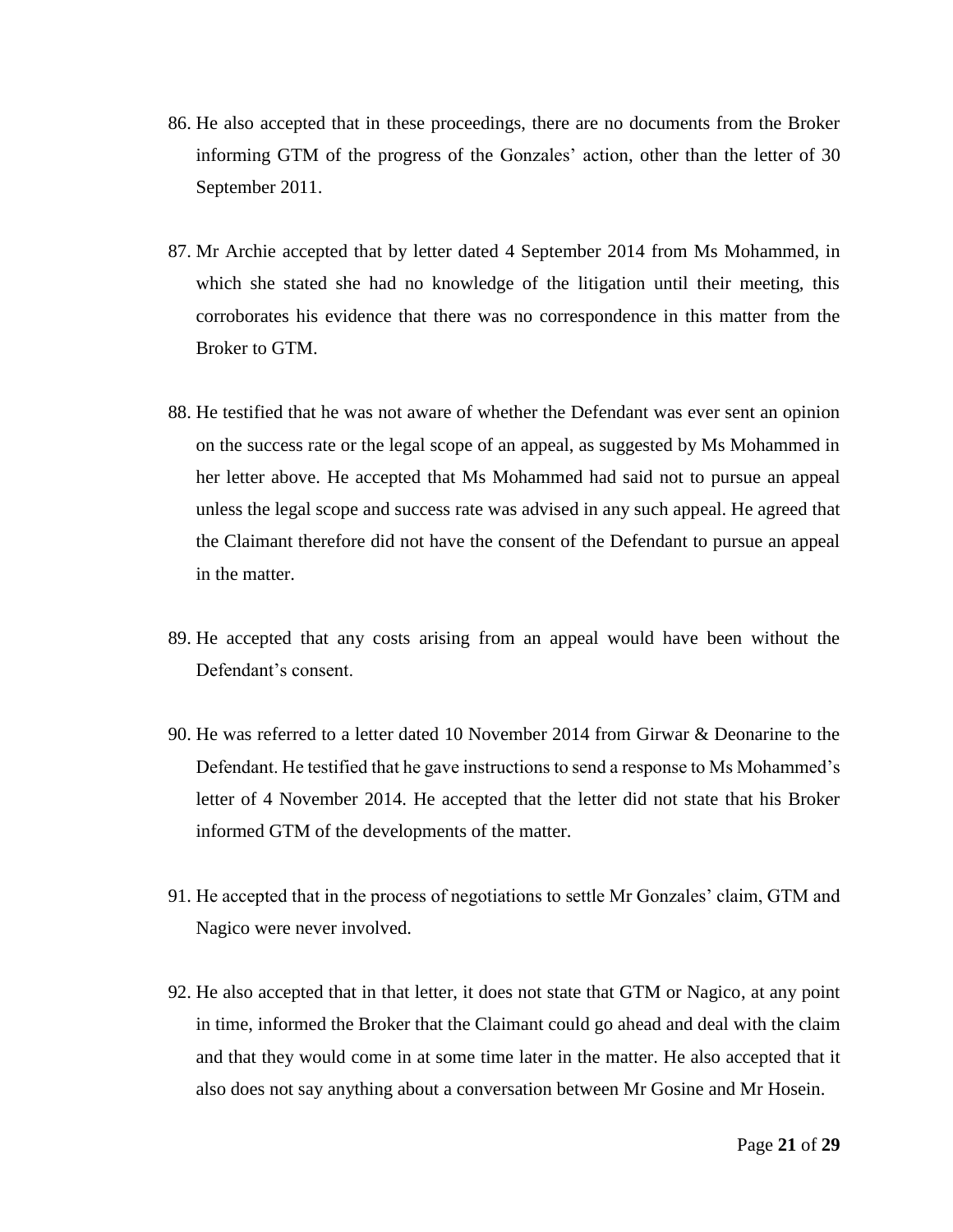- 93. The witness was referred to the witness statement that was prepared for Ackbar Hosein attached to his own witness statement. He accepted that in the draft witness statement prepared for Mr Hosein it does not say that the Claimant should proceed to deal with the matter and that the insurer would send a representative later.
- 94. Mr Gosine, in cross-examination, also accepted that with respect to the Workmen's Compensation claim, GTM took an active role. He testified that the hands-off approach they took with the common law claim is unfamiliar with their way of operation in general.
- 95. He accepted that despite his witness statement stating that Ms Aban had ensured that notification of claims was forwarded to GTM, there is no correspondence in these proceedings from Ms Aban forwarding the claim documents, the Claim Form and Statement of Case, to GTM.
- 96. He testified that there was no correspondence from Ms Aban informing the Claimant that they should proceed with the claim because it was done verbally.
- 97. Mr Gosine accepted that despite stating that Ms Petronilla Ahamad was one of the persons at GTM who was informed of the matter, she left GTM's employ in February 2006, predating even the Workmen's Compensation claim.
- 98. He accepted that there are no letters coming from Comprehensive Insurance Brokers to GTM informing them of the progress of the common law claim but testified that this was due to most of it being done verbally.
- 99. Mr Gosine was referred to the letter of 30 September 2011 from his company to the Defendant. He testified that the reason the letter is worded as it is, is because Mr Hosein told him he could not find GTM's file and he was resending the documents to Mr Hosein. He accepted that the letter does not refer to a previous correspondence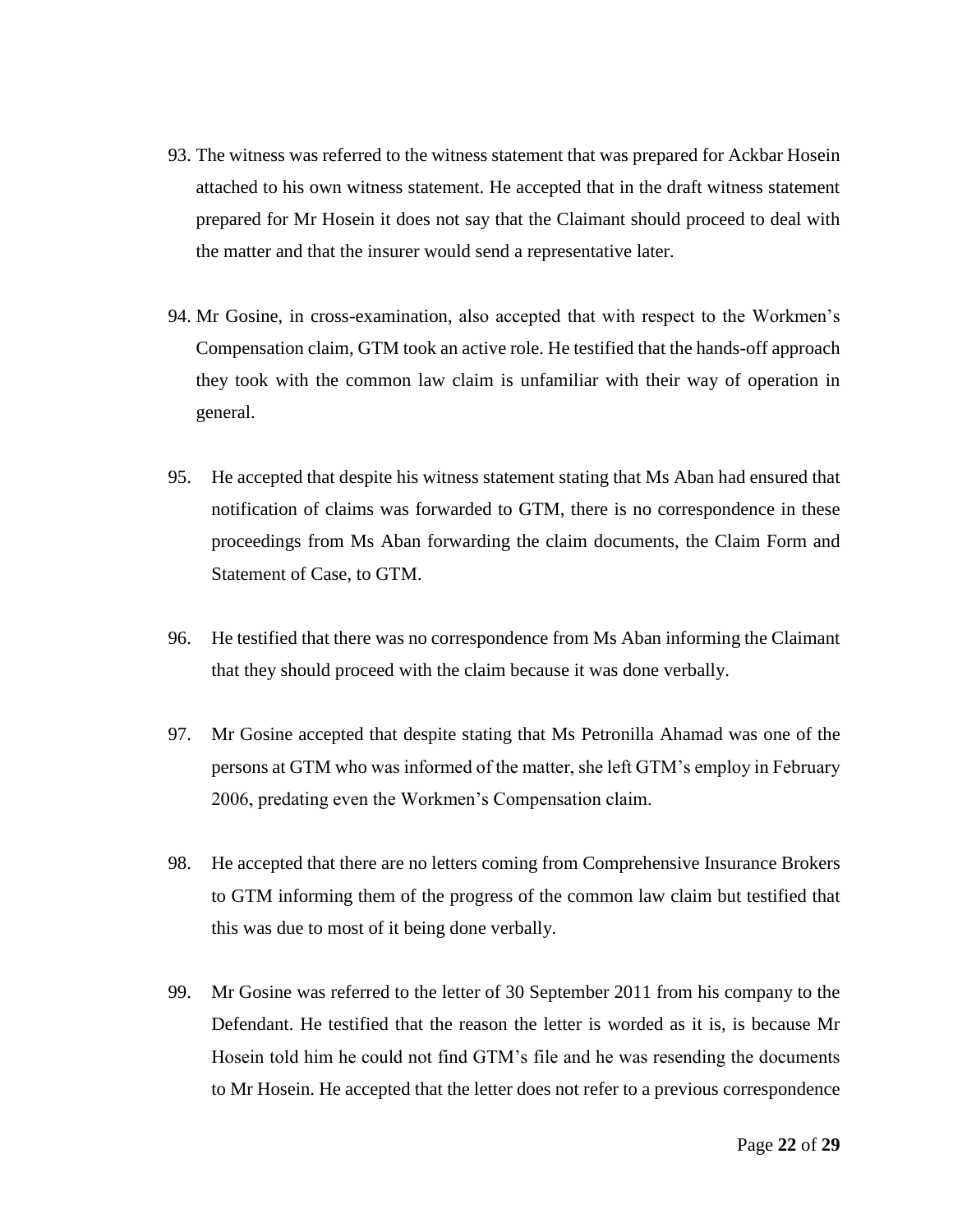indicating that the documents are being resent for the second time. He also agreed that it does not say what documents are being attached. He agreed that from reading the letter, one could not tell whether the Claim, Defence, List of Documents and Witness Statements, or any of these documents, were sent to GTM.

- 100. He accepted that the letter does not assert a previous position by GTM in relation to the claim where it asked for advice on GTM's position on the claim. He also accepted that the letter does not provide an update on the progress of the matter.
- 101. He testified that he was told by the Claims Department at GTM that the Claimant should go ahead with the Claim but that is not part of his witness statement because he could not remember the name of the person to whom he spoke.
- 102. Mr Gosine further testified that he personally did not send a letter to either Keon Gandalal or Dyan Loutan, after he was informed by Mr Hosein that they would usually deal with filed actions. He testified that he did not write to Ms Loutan to get any information from her on what instructions would have been.
- 103. He testified that there are no letters from Comprehensive to GTM confirming their position as alleged, which was that the Claimant should proceed with the claim and they would send a representative later. He stated that he was told this by Mr Hosein.
- 104. He also accepted that the draft witness statement of Ackbar Hosein does not state that Mr Hosein informed him that the Claimant should go ahead with the matter and a representative would be sent later by GTM.
- 105. In re-examination, Mr Gosine stated that the reason some of the documents were not exhibited is because his company digitalised files and there was a systems crash, so the digital files are no longer available.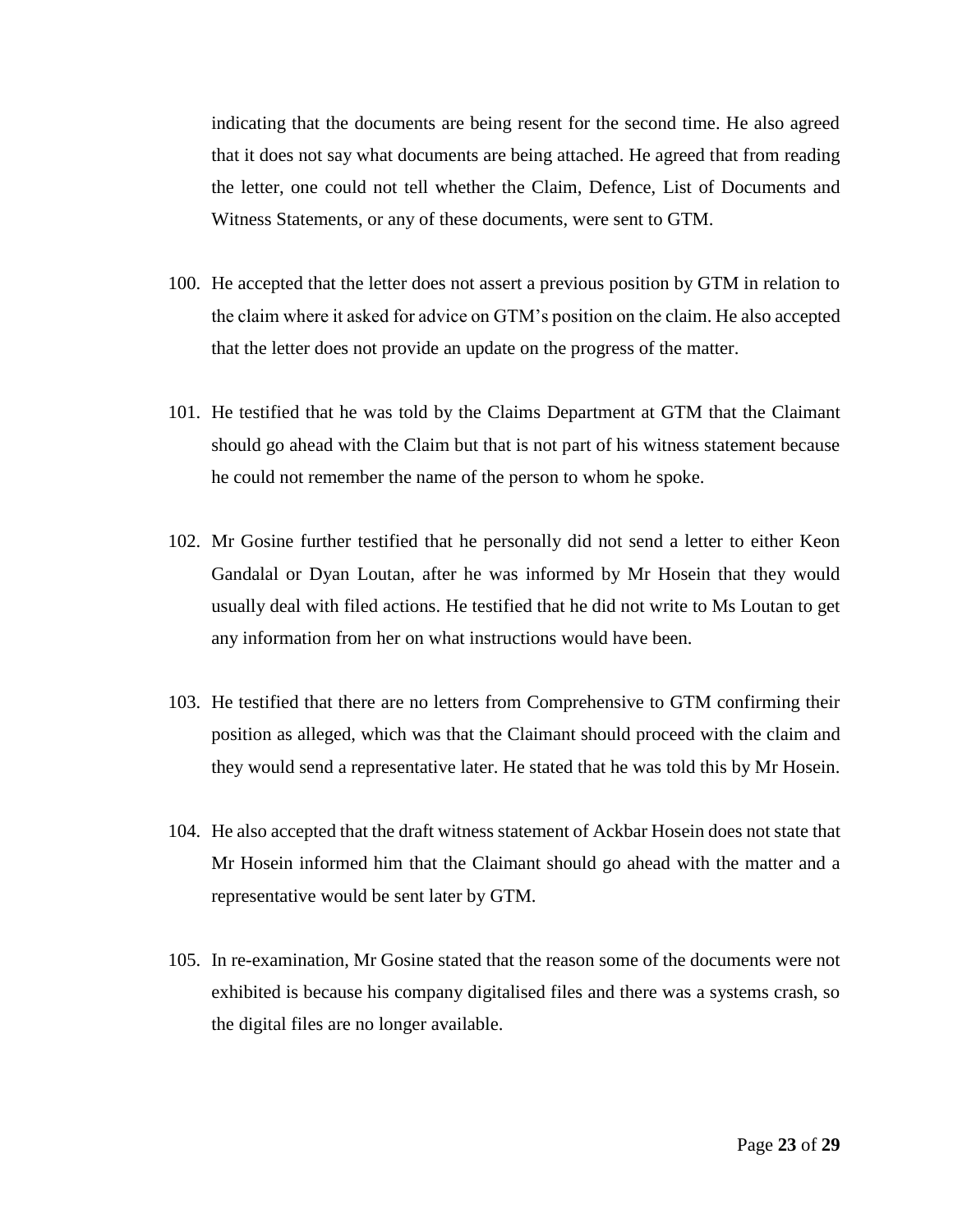- 106. From the Defendant's evidence, particularly that of Ms Mohammed, there were no documents sent to the Defendant's predecessor giving immediate notice of the Gonzales' High Court Action. This is supported by the Claimant's witnesses.
- 107. Mr Archie's evidence does not in any way counter the evidence of Ms Mohammed. In fact, his evidence works only against him. He accepted and testified that in this matter, he has provided no documentary evidence showing that any notice was sent to GTM. He accepted that on every account of what transpired from pre-action stage to trial, he did not have the consent of the insurer. He could not point to a single document that could assist his case that the insurer had notice. He could only say that he sent documents to his Broker, who had the responsibility to send same to the insurer. He had no correspondence from his Broker that all the documents were in fact being sent. He accepted that the letter of 30 September 2011, did not state what documents were in fact sent or resent to the insurer.
- 108. While the Claimant's submissions alluded to the Court looking at the chain of events and correspondences, which was in the possession of the insurer/Defendant, to conclude that there was in fact notice, Mr Archie's own evidence does not support this. Mr Archie admitted that from the beginning he acted on his own accord and did not seek the consent or seek to enquire from his Broker whether he had the consent of the insurer to do anything. It was only at the stage of negotiations and when he was incurring expenses that he sought to enquire.
- 109. The Claimant's witness, Mr Gosine, was also not of assistance to its case. Mr Gosine could not point to a single piece of documentary evidence to show that he had forwarded the Gonzales' High Court Action to the insurer, thereby giving notice as was required by the Policy of Insurance. He accepted that his company's letter of 30 September 2011 was not of assistance, as it did not list the documents that were being sent to the insurer.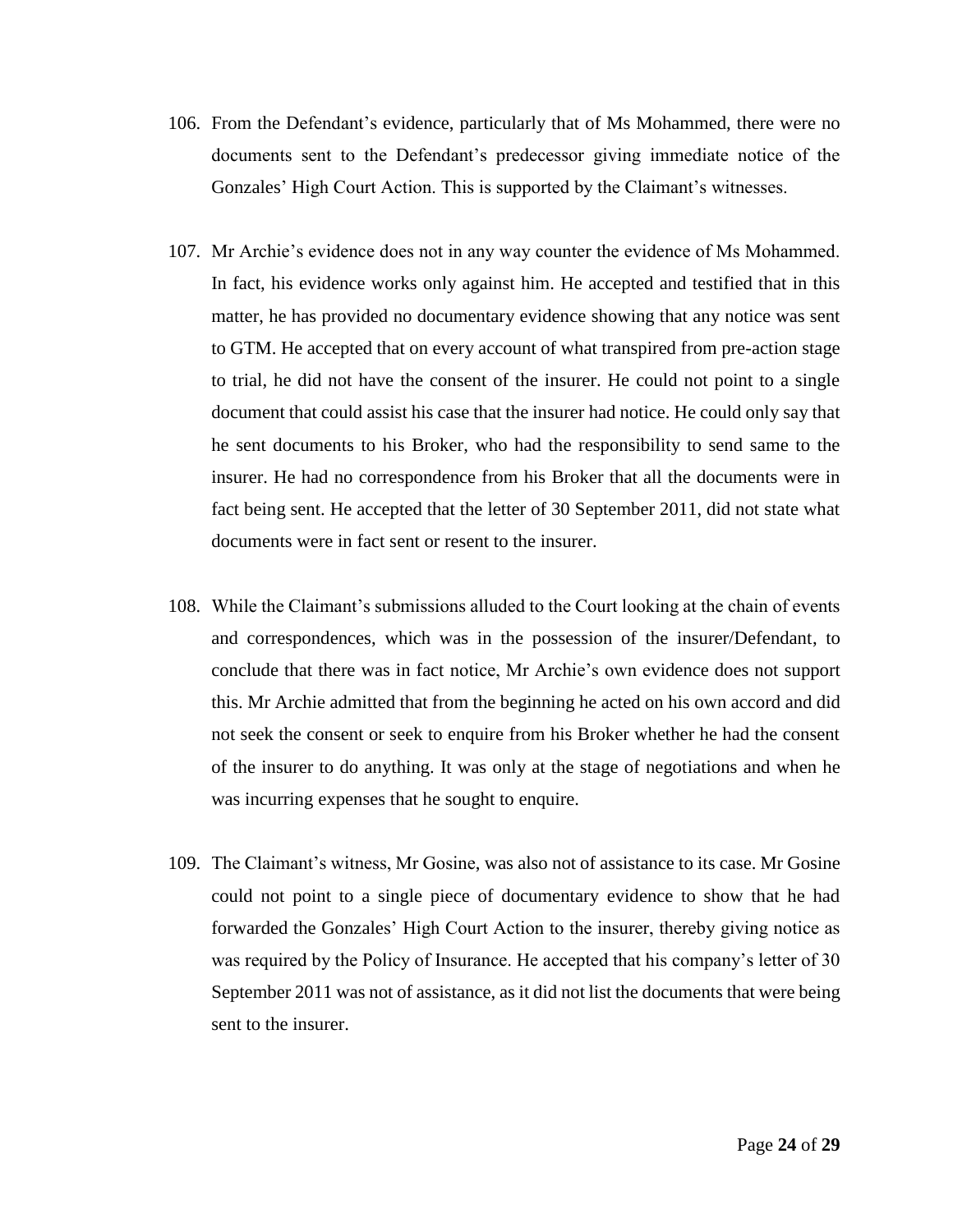- 110. The evidence of Mr Gosine does not provide any clarity on what were the documents contained in the letter of 30 September 2011 even though he was best placed to assist the Court in knowing what was annexed therein. In any event, the claim was filed in 2009, therefore, this could not amount to immediate notice to the insurer of the Gonzales' High Court claim, even if the documents were annexed therein.
- 111. The task of this Court was to ascertain from the evidence elicited at trial, the exact date, if any, that the Defendant first became notified of Mr Gonzales' High Court claim. From the Defendant's evidence, it was never immediately notified. As to the Claimant's case, there was simply no evidence that the insurer was immediately notified.
- 112. The Practice Direction on pre-action protocols states:

## *"GENERAL*

*1.4 The objectives of pre-action protocols are:* 

*(1) to encourage the exchange of early and full information about the prospective legal claim,* 

*(2) to enable parties to avoid litigation by agreeing a settlement of the claim before the commencement of proceedings,* 

*(3) to support the efficient management of proceedings under the CPR where litigation cannot be avoided."*

- 113. The effect of sending the pre-action letter to the insurer does not amount to notice of the Gonzales' High Court claim. A pre-action letter is no assurance or confirmation that an actual claim will be filed. The purpose of a pre-action letter is to encourage negotiations and settlement of a prospective legal claim: it is not a claim. The name "pre-action" is self-explanatory.
- 114. In conclusion, the Court is not convinced that the insurer at the time was given immediate notice of the Gonzales' High Court claim. The Defendant has provided the documents in its possession, and the Claimant was not in a position to provide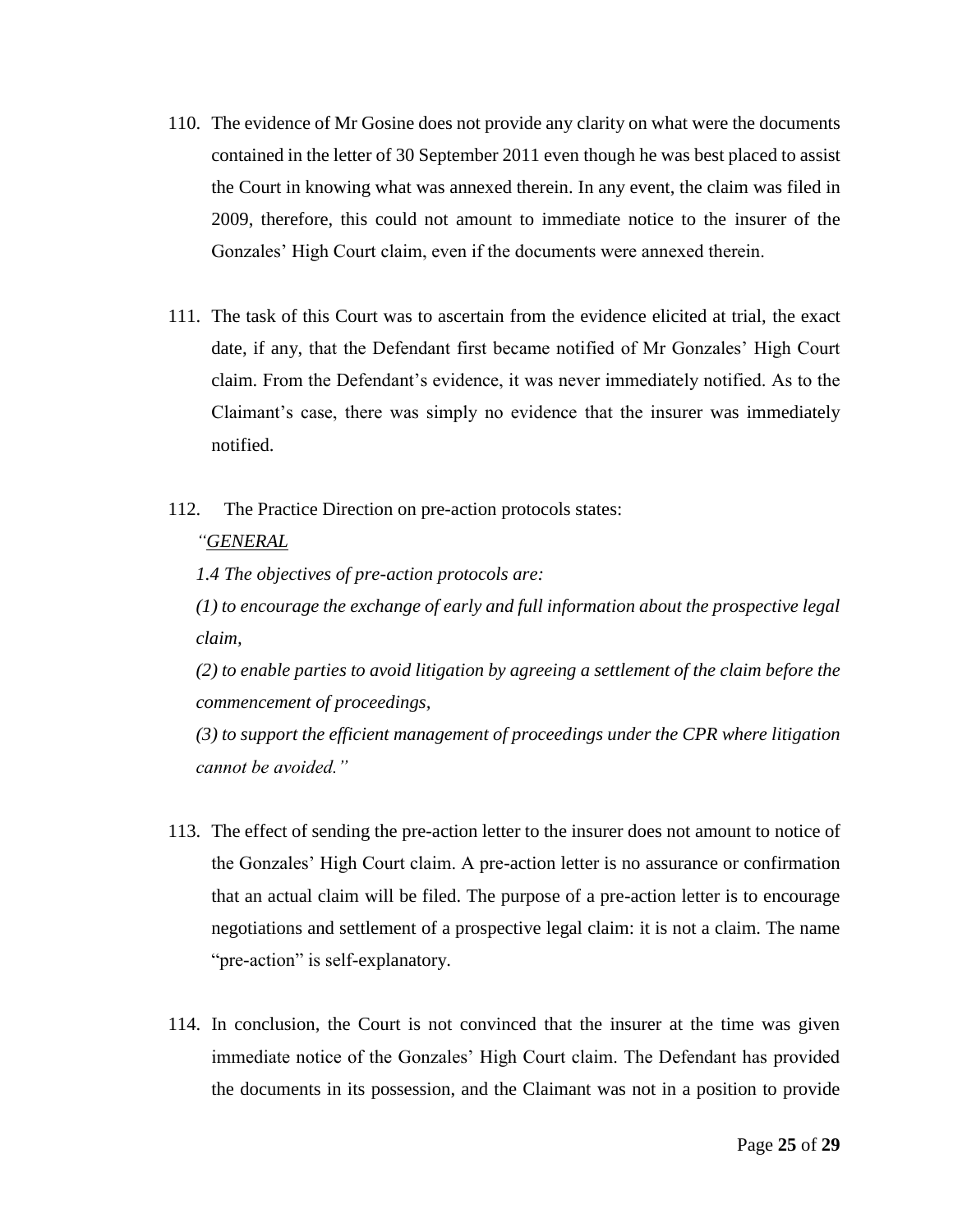any additional documentation to prove that there was in fact immediate notice to the Defendant.

- 115. In fact, there is no evidence as to whether the insurer was ever notified of the Gonzales' High Court action until possibly September 2011. Even this is uncertain, as the letter of 30 September 2011 was not of assistance.
- 116. Accordingly, the Court finds that the Claimant breached Conditions 2, 4 and 5 of the Policy of Insurance.

# **Issue 2- If the Claimant breached Conditions 2, 4 and 5 of the Policy of Insurance, did the Defendant waive its right to enforce any such breach and/or is the Defendant estopped from relying on any such breach?**

- 117. The right to rely upon breach of a condition precedent can be lost only by estoppel and not by waiver.<sup>7</sup>
- 118. According to **Halsbury's Laws of England**, "*Estoppel takes place when one party has, by his words or conduct, made to the other a clear and unequivocal promise or assurance which was intended to affect the legal relations between them and to be acted on accordingly.* Once the other party has taken him at his word and acted on it, the one who gave the promise or assurance cannot afterwards be allowed to revert to their previous legal relations as if no such promise or assurance had been made by him, but he must accept their legal relations subject to the qualification which he himself has so introduced."<sup>8</sup> [Emphasis mine]
- 119. The Claimant relies on the following particulars of waiver:
	- (i) At all material times, the Defendant well-knew that litigation was afoot and the firm of Girwar & Deonarine was acting on behalf of the Claimant and

<sup>&</sup>lt;sup>7</sup> Halsbury's Laws of England > Insurance (Volume 60 (2018)) > 2. General Principles of Insurance > (7) Conditions of the Policy  $>$  (v) Waiver in Relation to Conditions  $>$  112. Estoppel distinguished from waiver.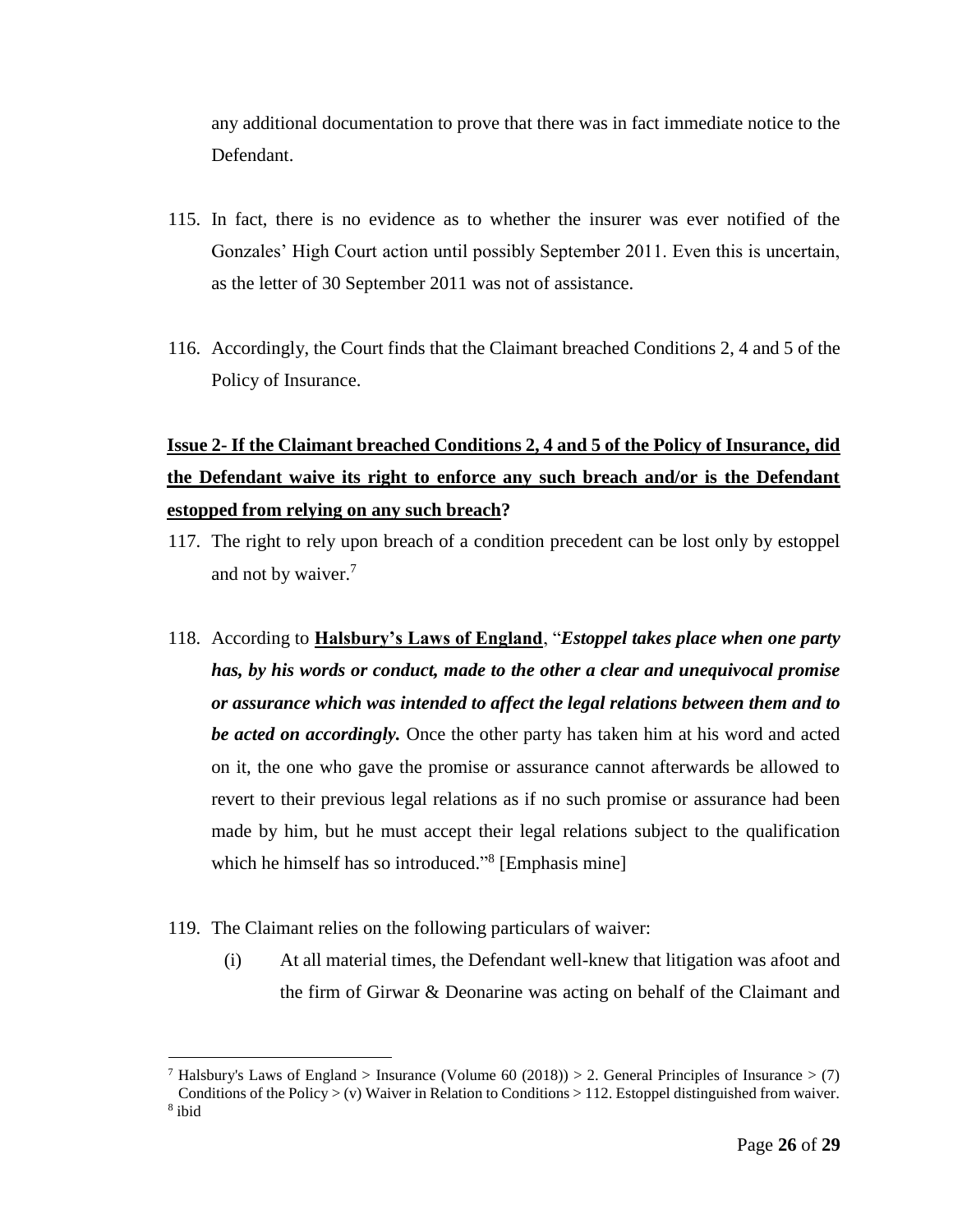did not exercise their rights pursuant to Conditions 4, 5 and 9 of the said Policy of Insurance.

- (ii) The Claimant would rely on its letters dated 8 October 2009, its broker's letter dated 9 October 2009 and the 30 September 2011 in support of this contention. In particular, the Claimant would further contend that by the broker's letter dated 30 September 2011, wherein the Defendant was called upon to "kindly review and advise" on their position as to the claim brought by one Mr Ian Gonzales, the Defendant well-knew of this claim long before the trial had even been completed.
- (iii) The Claimant would further contend that the Defendant failed and or neglected to respond to its broker's letter dated 30 September 2011, and by their silence, this conduct induced the Claimant to believe that the Claimant could have full conduct of the matter through their Attorneys-at-Law, Girwar & Deonarine.
- (iv) In relation to conditions 4, 5, 8 and 9 of the Policy of Insurance, the Claimant would further contend that the Defendant's letter dated 4 September 2014 only came into being and/or crystallised after judgment was delivered by which time third-party rights (i.e. one Mr Ian Gonzales) had accrued and the Claimant therefore would be prejudiced at this stage of the proceedings to honour the third party's judgment at its own expense.
- 120. I have already concluded that there was no immediate notice to the insurer of the Gonzales' High Court claim and so it follows that the insurer's right to rely on the breach is not lost by estoppel. There was no immediate notice allowing the insurer to have knowledge of the claim, therefore there can be no estoppel. The Claimant has failed to prove that their Broker had conversations with GTM and had verbal consent to do anything relating to the Gonzales' High Court claim. Even the representative of the Broker was unable in his own evidence and under cross-examination to provide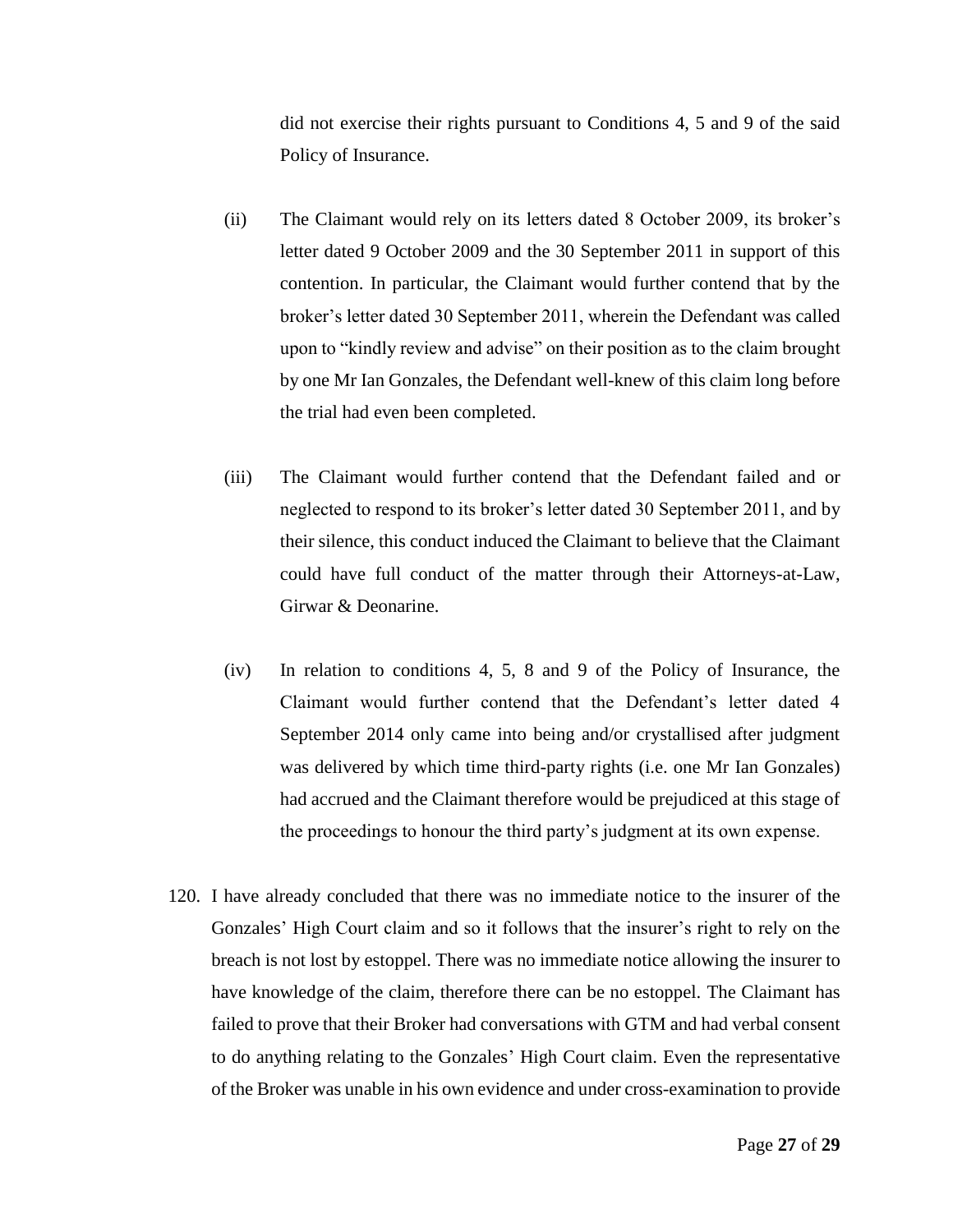concrete and accurate evidence as to whom he would have spoken to at GTM, if at all, and who would have given consent.

- 121. The onus was on the Claimant to show that the Defendant had knowledge of the claim and despite this the Defendant made *a clear and unequivocal promise or assurance which was intended to affect the legal relations between them and to be acted on accordingly.*
- 122. The Claimant failed to prove both aspects. The Claimant also failed to provide any evidence that it would not have spent time and incurred expense in the proceedings had it known that the insurer would not consent.
- 123. Since the Claimant has failed on issues 1 and 2, issue 3 on the quantum of damages is now rendered nugatory. In light of my analyses and findings above, the Claimant's claim shall be dismissed.

#### **VI. Costs: Entitlement and Quantification**

- 124. On the question of entitlement to costs, the general rule that costs follow the event shall apply in this case as I can see no justification for departing from the principle set out in **Part 66.6(1) CPR 1998** that the Court must order the unsuccessful party to pay the successful party. Accordingly, the Claimant shall be ordered to pay the Defendant's costs to be quantified on the prescribed scale. Before such costs can be quantified the "**value" of the claim must first be determined** in accordance with **Part 67.5(2) of the CPR 1998.**
- 125. On the basis that (i) the Defendant is the successful party; and (ii) the matter having been determined after a full trial, the value of the claim is to be determined in accordance with **CPR Part**  $67.5(2)(b)(i)$ , that is, by the amount claimed by the Claimant in the Claim Form, which is **\$2,273,796.85 + \$196,686.92 = \$2,470,483.77**. Prescribed costs on this value are therefore quantified in the sum of **\$170,762.00** in